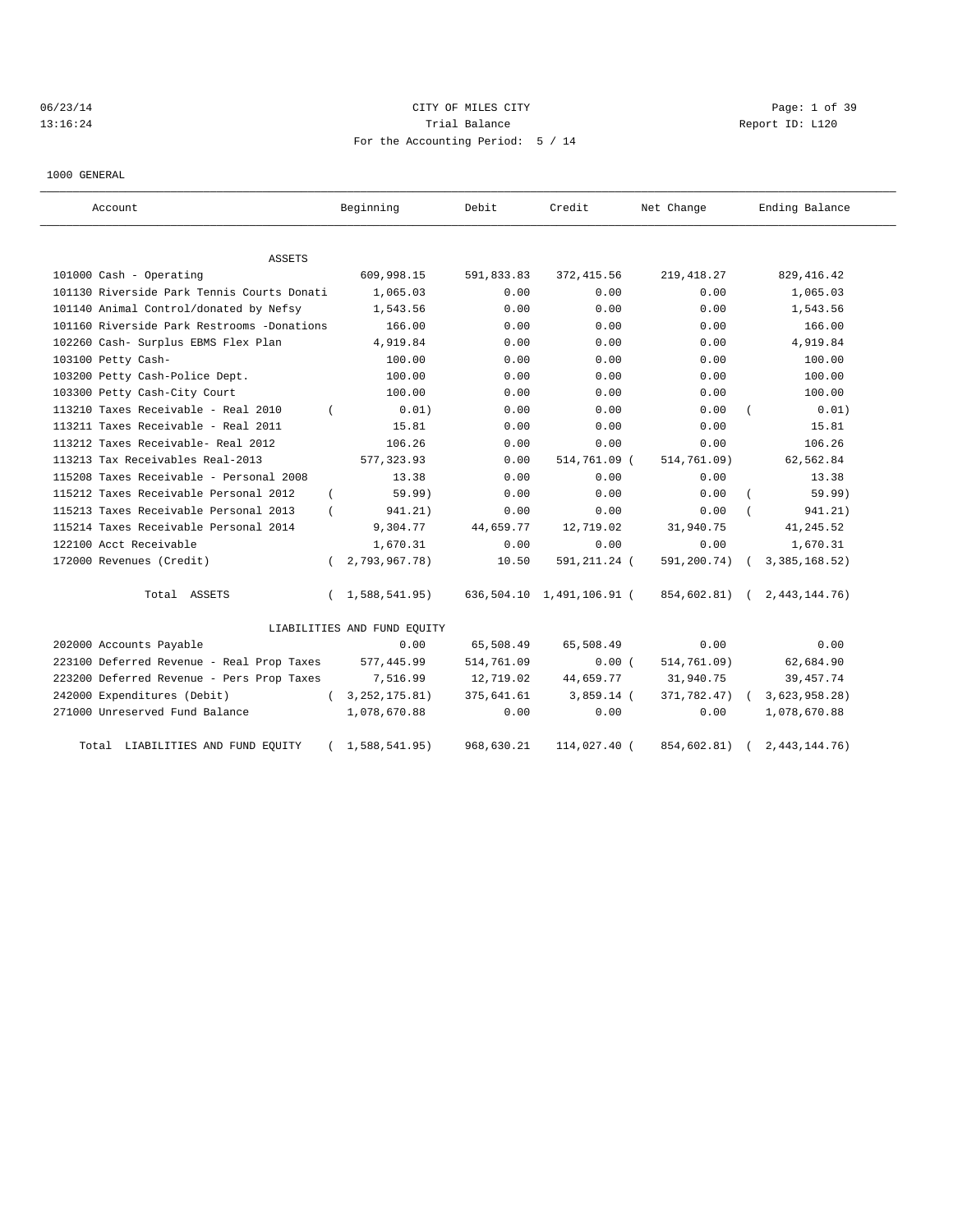### 06/23/14 CITY OF MILES CITY Page: 2 of 39 13:16:24 Trial Balance Report ID: L120 For the Accounting Period: 5 / 14

# 2220 LIBRARY

| Account                                    | Beginning                   | Debit     | Credit      | Net Change       | Ending Balance |
|--------------------------------------------|-----------------------------|-----------|-------------|------------------|----------------|
|                                            |                             |           |             |                  |                |
| ASSETS                                     |                             |           |             |                  |                |
| 101000 Cash - Operating                    | 10,401,66)                  | 62,269.11 | 31,128.08   | 31,141.03        | 20,739.37      |
| 101032 Cash- Library Board of Trustees Mul | 13,570.19                   | 0.00      | 0.00        | 0.00             | 13,570.19      |
| 103000 Petty Cash                          | 75.00                       | 0.00      | 0.00        | 0.00             | 75.00          |
| 172000 Revenues (Credit)                   | 244,738.70)                 | 0.00      | 62,269.11 ( | $62, 269, 11)$ ( | 307,007.81)    |
| Total ASSETS                               | 241,495.17)                 | 62,269.11 | 93,397.19 ( | 31,128.08) (     | 272,623.25)    |
|                                            | LIABILITIES AND FUND EQUITY |           |             |                  |                |
| 202000 Accounts Payable                    | 0.00                        | 8,352.59  | 8,352.59    | 0.00             | 0.00           |
| 242000 Expenditures (Debit)                | 266, 578.45                 | 31,128.08 | 0.00(       | $31,128.08$ (    | 297,706.53)    |
| 271000 Unreserved Fund Balance             | 25,083.28                   | 0.00      | 0.00        | 0.00             | 25,083.28      |
| LIABILITIES AND FUND EQUITY<br>Total       | 241,495.17)                 | 39,480.67 | 8,352.59 (  | 31,128.08) (     | 272,623.25)    |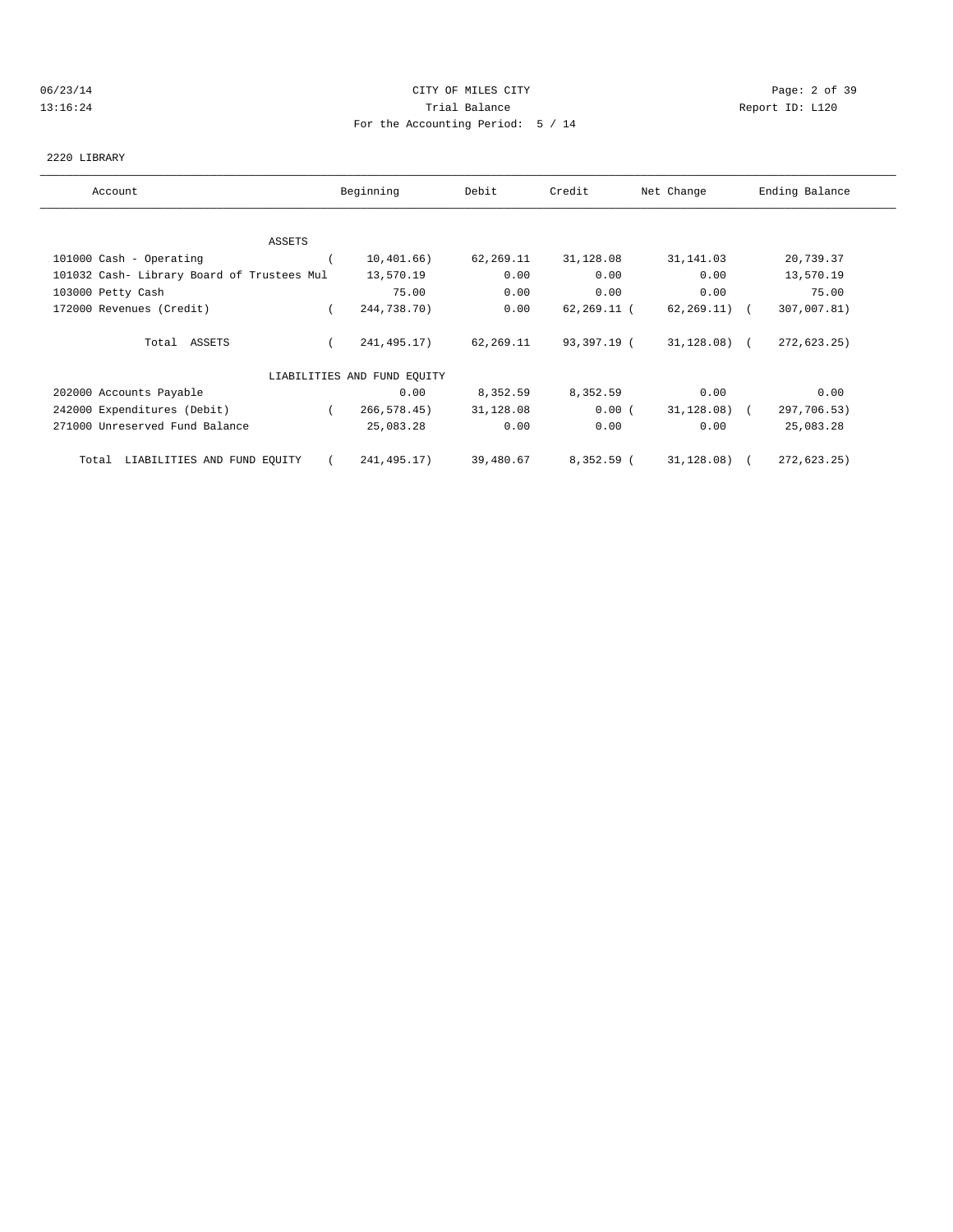# 06/23/14 CITY OF MILES CITY Page: 3 of 39 13:16:24 Trial Balance Report ID: L120 For the Accounting Period: 5 / 14

#### 2260 EMERGENCY DISASTER

| Account                                   | Beginning                   | Debit | Credit   | Net Change | Ending Balance |
|-------------------------------------------|-----------------------------|-------|----------|------------|----------------|
| ASSETS                                    |                             |       |          |            |                |
| 101000 Cash - Operating                   | 1,479.91                    | 1.22  | 0.00     | 1.22       | 1,481.13       |
| 113211 Taxes Receivable - Real 2011       | 3.89                        | 0.00  | 0.00     | 0.00       | 3.89           |
| 132000 Due From Government (Short Term)   | 71,634.00                   | 0.00  | 0.00     | 0.00       | 71,634.00      |
| 172000 Revenues (Credit)                  | 71,769.93)                  | 0.00  | $1.22$ ( | 1.22)      | 71, 771.15)    |
| Total ASSETS                              | 1,347.87                    | 1.22  | 1.22     | 0.00       | 1,347.87       |
|                                           | LIABILITIES AND FUND EQUITY |       |          |            |                |
| 223100 Deferred Revenue - Real Prop Taxes | 3.89                        | 0.00  | 0.00     | 0.00       | 3.89           |
| 271000 Unreserved Fund Balance            | 1,343.98                    | 0.00  | 0.00     | 0.00       | 1,343.98       |
| LIABILITIES AND FUND EQUITY<br>Total      | 1,347.87                    | 0.00  | 0.00     | 0.00       | 1,347.87       |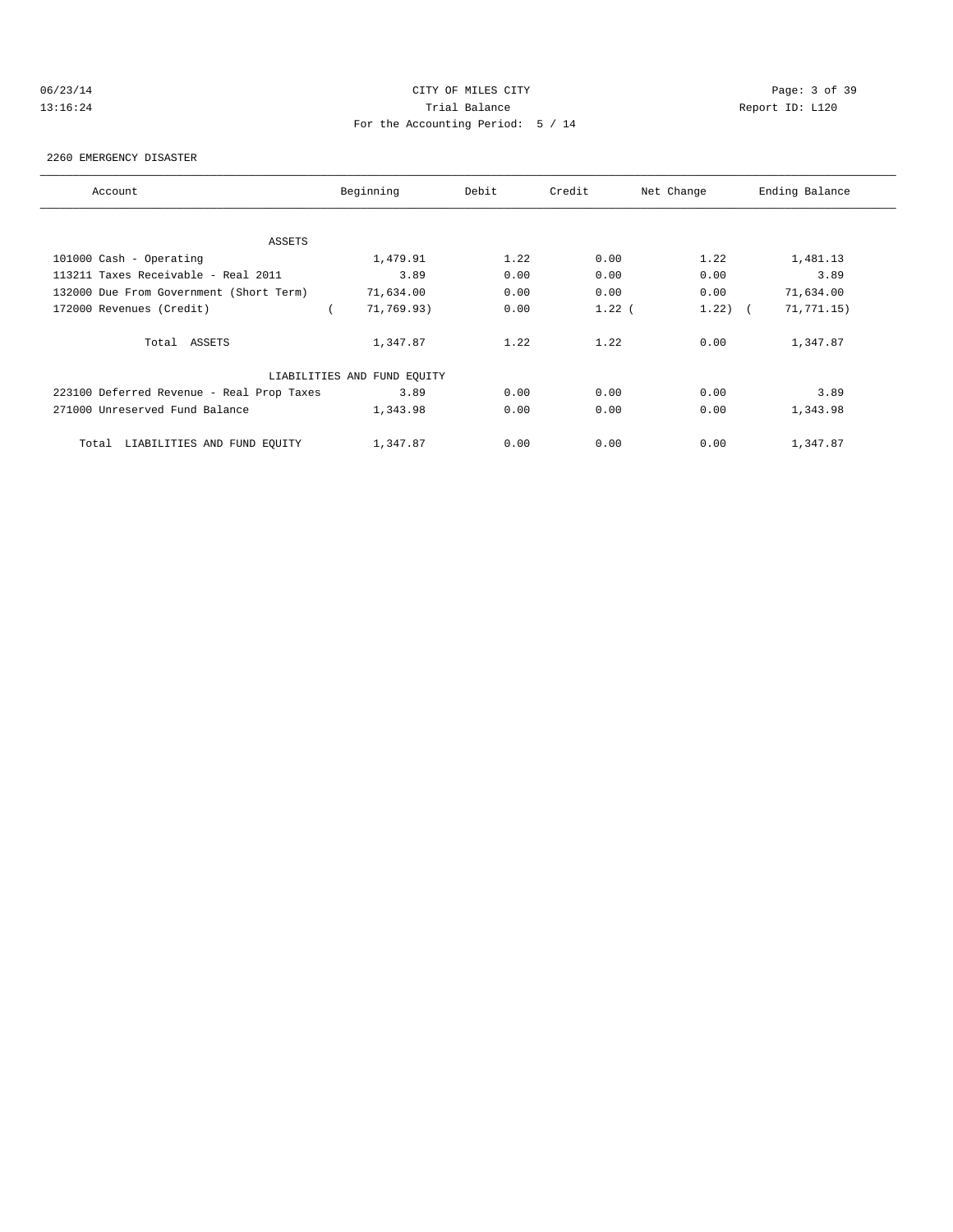### 06/23/14 CITY OF MILES CITY Page: 4 of 39 13:16:24 Trial Balance Report ID: L120 For the Accounting Period: 5 / 14

### 2270 Health

| Account                              |               | Beginning                   | Debit    | Credit       | Net Change   | Ending Balance |
|--------------------------------------|---------------|-----------------------------|----------|--------------|--------------|----------------|
|                                      |               |                             |          |              |              |                |
|                                      | <b>ASSETS</b> |                             |          |              |              |                |
| 101000 Cash - Operating              |               | 16,915.72                   | 85.00    | 2,751.92 (   | 2,666.92)    | 14,248.80      |
| 172000 Revenues (Credit)             |               | 30, 325.00)                 | 0.00     | 85.00(       | $85.00$ (    | 30, 410.00)    |
| Total ASSETS                         |               | 13,409.28)                  | 85.00    | 2,836.92 (   | $2,751.92$ ( | 16, 161, 20)   |
|                                      |               | LIABILITIES AND FUND EQUITY |          |              |              |                |
| 202000 Accounts Payable              |               | 0.00                        | 2,750.00 | 2,750.00     | 0.00         | 0.00           |
| 242000 Expenditures (Debit)          |               | 27,556.58)                  | 2,751.92 | 0.00(        | 2,751.92)    | 30, 308.50     |
| 271000 Unreserved Fund Balance       |               | 14,147.30                   | 0.00     | 0.00         | 0.00         | 14, 147.30     |
| LIABILITIES AND FUND EQUITY<br>Total |               | 13,409.28)                  | 5,501.92 | $2,750.00$ ( | 2,751.92)    | 16, 161. 20)   |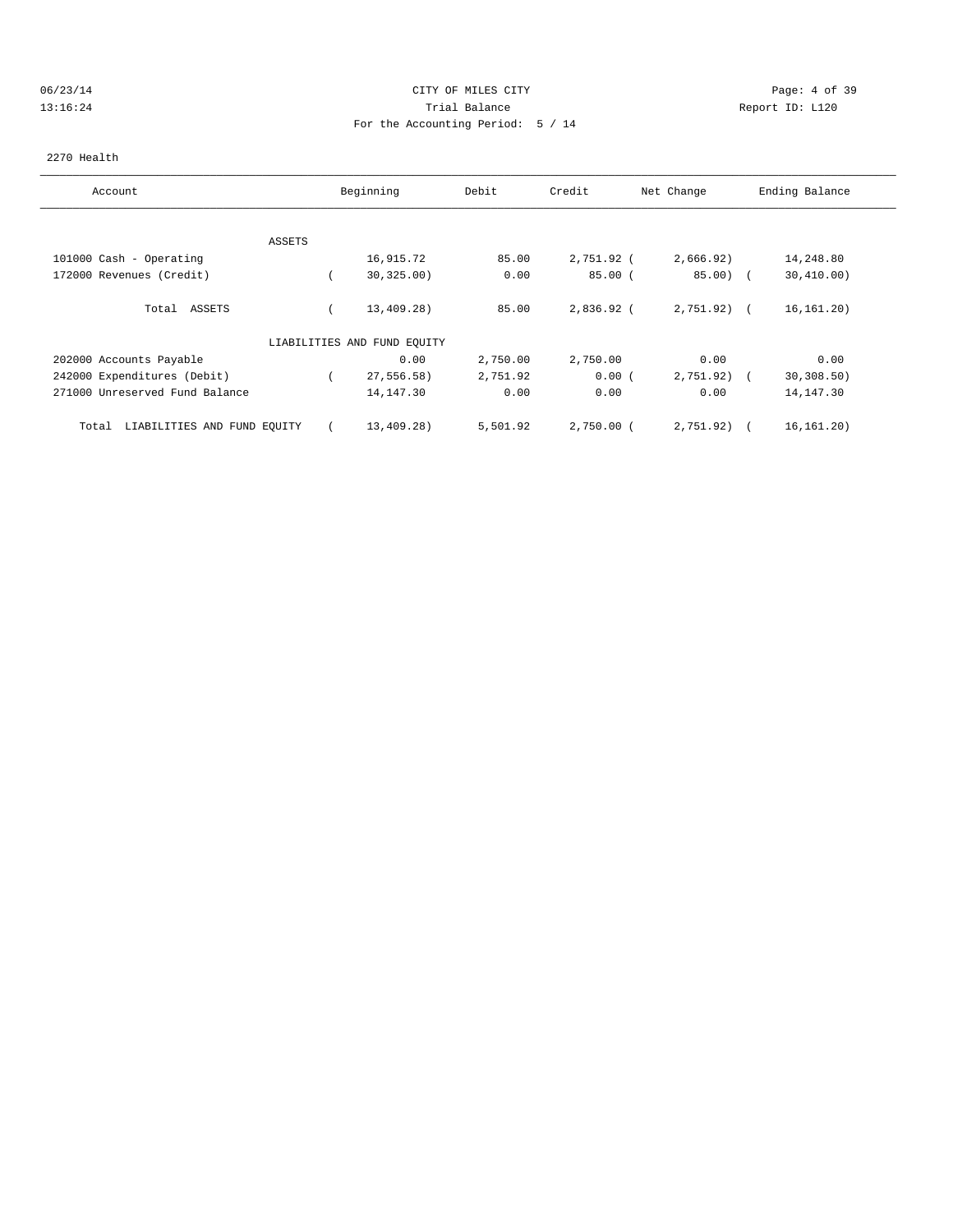### 06/23/14 CITY OF MILES CITY Page: 5 of 39 13:16:24 Trial Balance Report ID: L120 For the Accounting Period: 5 / 14

2372 Permissive Medical Levy

| Account                                   | Beginning                   | Debit      | Credit         | Net Change     | Ending Balance |  |
|-------------------------------------------|-----------------------------|------------|----------------|----------------|----------------|--|
|                                           |                             |            |                |                |                |  |
| <b>ASSETS</b>                             |                             |            |                |                |                |  |
| 101000 Cash - Operating                   | 18,622.11                   | 52, 215.19 | 0.00           | 52, 215.19     | 70,837.30      |  |
| 113210 Taxes Receivable - Real 2010       | 0.01                        | 0.00       | 0.00           | 0.00           | 0.01           |  |
| 113211 Taxes Receivable - Real 2011       | 4.31)                       | 0.00       | 0.00           | 0.00           | 4.31)          |  |
| 113212 Taxes Receivable- Real 2012        | 10.58                       | 0.00       | 0.00           | 0.00           | 10.58          |  |
| 113213 Tax Receivables Real-2013          | 57, 144.56                  | 0.00       | 50,951.97 (    | 50, 951.97)    | 6,192.59       |  |
| 115212 Taxes Receivable Personal 2012     | 0.01                        | 0.00       | 0.00           | 0.00           | 0.01           |  |
| 115213 Taxes Receivable Personal 2013     | 25.38                       | 0.00       | 0.00           | 0.00           | 25.38          |  |
| 115214 Taxes Receivable Personal 2014     | 921.00                      | 4,420.50   | 1,258.95       | 3,161.55       | 4,082.55       |  |
| 172000 Revenues (Credit)                  | 85,097.98)                  | 0.00       | $52, 215.19$ ( | $52, 215.19$ ( | 137, 313. 17)  |  |
| Total ASSETS                              | 8,378.64)                   | 56,635.69  | 104,426.11 (   | 47,790.42) (   | 56, 169.06)    |  |
|                                           | LIABILITIES AND FUND EOUITY |            |                |                |                |  |
| 223100 Deferred Revenue - Real Prop Taxes | 57,150.81                   | 50,951.97  | 0.00(          | 50, 951, 97)   | 6,198.84       |  |
| 223200 Deferred Revenue - Pers Prop Taxes | 943.79                      | 1,258.95   | 4,420.50       | 3,161.55       | 4,105.34       |  |
| 242000 Expenditures (Debit)               | 72, 526.50)                 | 0.00       | 0.00           | 0.00           | 72, 526.50)    |  |
| 271000 Unreserved Fund Balance            | 6,053.26                    | 0.00       | 0.00           | 0.00           | 6,053.26       |  |
| Total LIABILITIES AND FUND EQUITY         | 8,378.64)                   | 52,210.92  | $4,420.50$ (   | 47,790.42)     | 56, 169.06)    |  |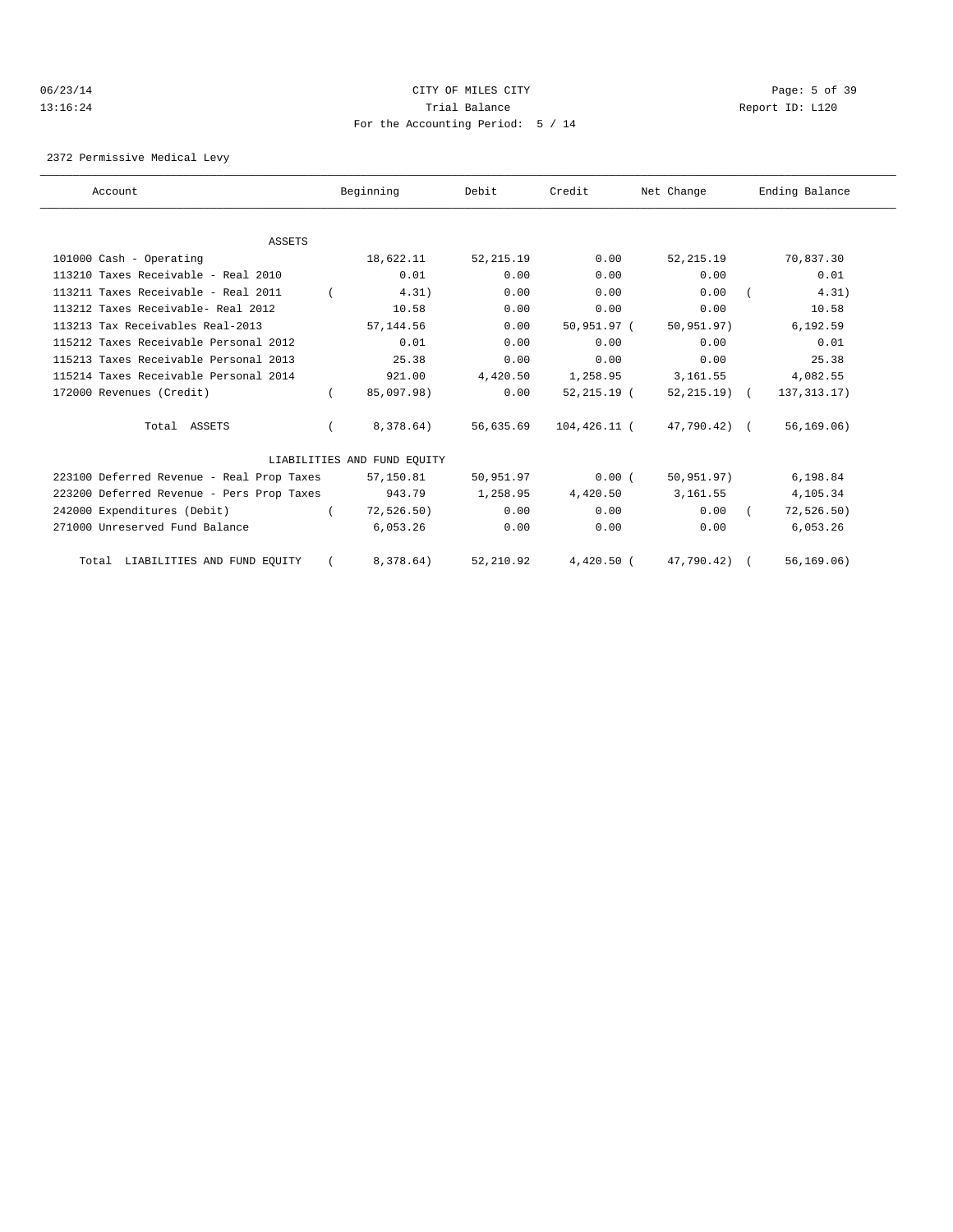# 06/23/14 CITY OF MILES CITY Page: 6 of 39 13:16:24 Trial Balance Report ID: L120 For the Accounting Period: 5 / 14

2394 BUILDING CODE ENFORCEMENT

| Account                              |        | Beginning                   | Debit     | Credit      | Net Change   | Ending Balance |
|--------------------------------------|--------|-----------------------------|-----------|-------------|--------------|----------------|
|                                      |        |                             |           |             |              |                |
|                                      | ASSETS |                             |           |             |              |                |
| 101000 Cash - Operating              |        | 111,786.52                  | 13,397.89 | 1,656.14    | 11,741.75    | 123,528.27     |
| 172000 Revenues (Credit)             |        | 119, 193, 40)               | 0.00      | 13,397.89 ( | 13,397.89) ( | 132,591.29)    |
| Total ASSETS                         |        | 7,406.88)                   | 13,397.89 | 15,054.03 ( | 1,656.14)    | 9,063.02)      |
|                                      |        | LIABILITIES AND FUND EOUITY |           |             |              |                |
| 202000 Accounts Payable              |        | 0.00                        | 220.88    | 7,177.18    | 6,956.30     | 6,956.30       |
| 242000 Expenditures (Debit)          |        | 103,089.49)                 | 8,612.44  | 0.00(       | 8,612.44)    | 111,701.93)    |
| 271000 Unreserved Fund Balance       |        | 95,682.61                   | 0.00      | 0.00        | 0.00         | 95,682.61      |
| LIABILITIES AND FUND EQUITY<br>Total |        | 7,406.88)                   | 8,833.32  | 7.177.18 (  | 1,656.14)    | 9,063.02)      |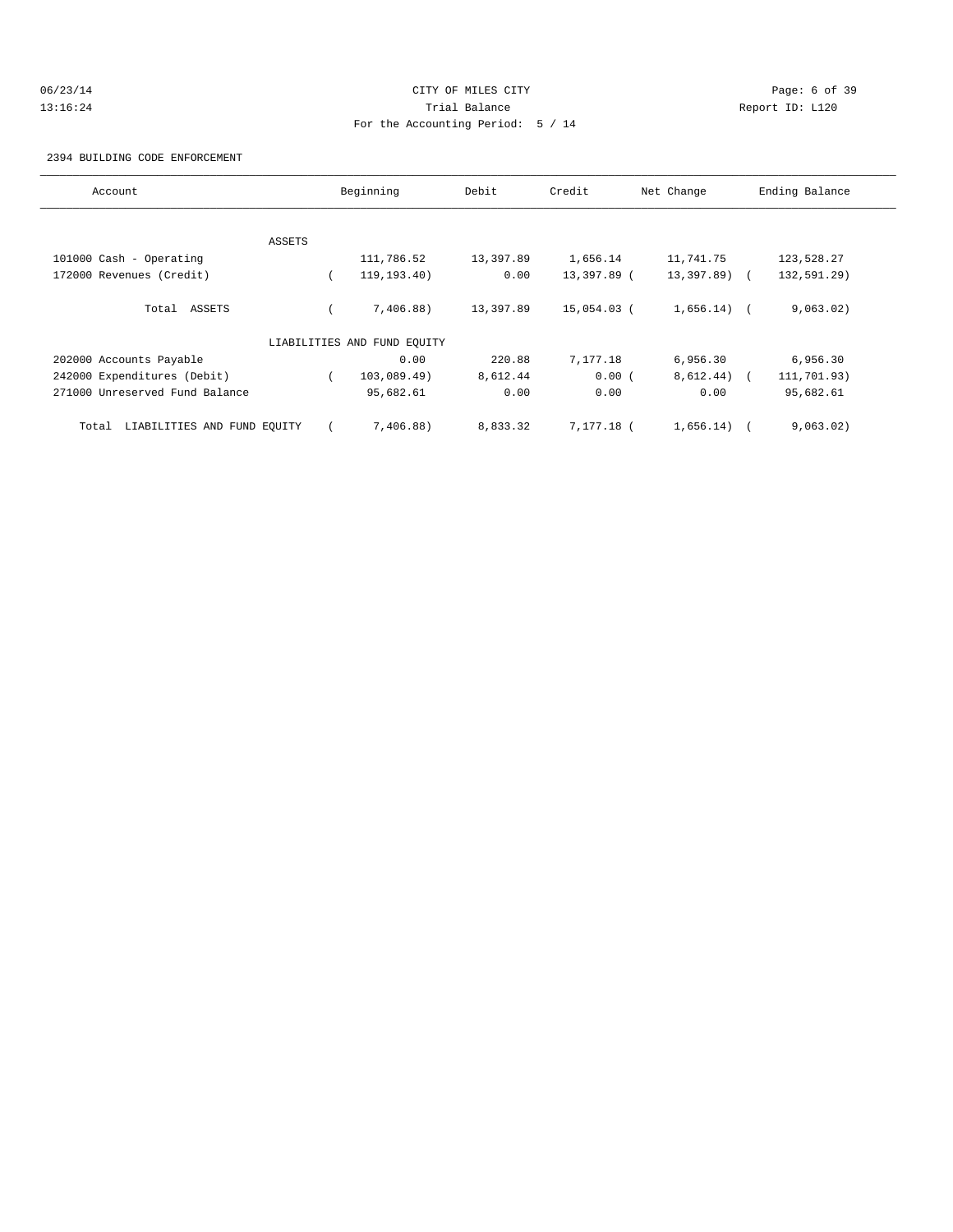### 06/23/14 CITY OF MILES CITY Page: 7 of 39 13:16:24 Trial Balance Report ID: L120 For the Accounting Period: 5 / 14

2400 LTG M D#165-(Gen City)

| Account                                    | Beginning                   | Debit       | Credit       | Net Change   | Ending Balance |  |
|--------------------------------------------|-----------------------------|-------------|--------------|--------------|----------------|--|
|                                            |                             |             |              |              |                |  |
| <b>ASSETS</b>                              |                             |             |              |              |                |  |
| 101000 Cash - Operating                    | 26,452.68                   | 43,500.48   | 14,008.75    | 29,491.73    | 55,944.41      |  |
| 118080 Special Assessments Receivable 2008 | 45.01                       | 0.00        | 0.00         | 0.00         | 45.01          |  |
| 118090 Special Assessment Receivable 2009  | 118.67                      | 0.00        | 0.00         | 0.00         | 118.67         |  |
| 118100 Special Assessments Receivable 2010 | 97.74                       | 0.00        | 0.00         | 0.00         | 97.74          |  |
| 118110 Special Assessments Receivable 2011 | 124.74                      | 0.00        | 0.00         | 0.00         | 124.74         |  |
| 118120 Special Assessments Receivable 2012 | 285.66                      | 0.00        | 0.00         | 0.00         | 285.66         |  |
| 118130 Special Assessments Receivable 2013 | 54, 127.35                  | 0.00        | 43,478.21 (  | 43, 478. 21) | 10,649.14      |  |
| 172000 Revenues (Credit)                   | 106,670.30)                 | 0.00        | 43,500.48 (  | 43,500.48) ( | 150,170.78)    |  |
| Total ASSETS                               | 25, 418.45)                 | 43,500.48   | 100,987.44 ( | 57,486.96) ( | 82,905.41)     |  |
|                                            | LIABILITIES AND FUND EOUITY |             |              |              |                |  |
| 202000 Accounts Payable                    | 0.00                        | 14,008.75   | 14,008.75    | 0.00         | 0.00           |  |
| 223000 Deferred Revenue/Uncollected Taxes  | 54,920.53                   | 43, 478. 21 | 0.00(        | 43, 478. 21) | 11,442.32      |  |
| 242000 Expenditures (Debit)                | 140,924.08)<br>$\sqrt{2}$   | 27,429.63   | 13,420.88 (  | 14,008.75) ( | 154,932.83)    |  |
| 271000 Unreserved Fund Balance             | 60,585.10                   | 0.00        | 0.00         | 0.00         | 60,585.10      |  |
| Total LIABILITIES AND FUND EQUITY          | 25, 418.45)                 | 84,916.59   | 27,429.63 (  | 57,486.96)   | 82,905.41)     |  |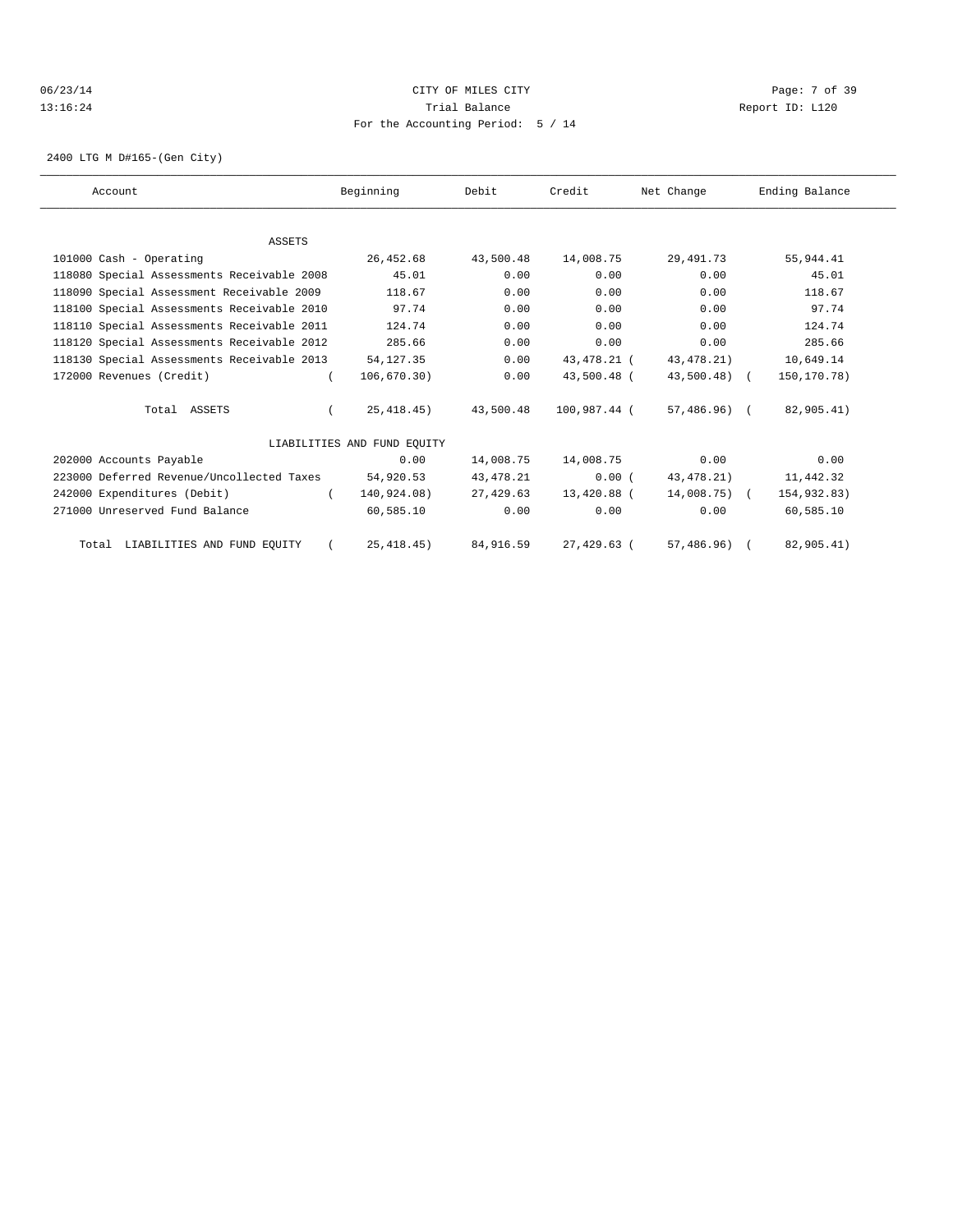### 06/23/14 CITY OF MILES CITY Page: 8 of 39 13:16:24 Trial Balance Report ID: L120 For the Accounting Period: 5 / 14

2420 LTG M D#167-(MilesAddn Etc)

| Account                                     | Beginning                   | Debit     | Credit       | Net Change     | Ending Balance |
|---------------------------------------------|-----------------------------|-----------|--------------|----------------|----------------|
|                                             |                             |           |              |                |                |
| ASSETS                                      |                             |           |              |                |                |
| 101000 Cash - Operating                     | 4,416.62                    | 9,602.44  | 2,434.43     | 7,168.01       | 11,584.63      |
| 118090 Special Assessment Receivable 2009 ( | 0.06)                       | 0.00      | 0.00         | 0.00           | 0.06)          |
| 118130 Special Assessments Receivable 2013  | 11,881.87                   | 0.00      | 9,597.79 (   | 9,597.79)      | 2,284.08       |
| 172000 Revenues (Credit)                    | 17,470.60)                  | 0.00      | $9,602.44$ ( | $9,602.44$ ) ( | 27,073.04)     |
| Total ASSETS                                | 1,172.17)                   | 9,602.44  | 21,634.66 (  | $12,032,22)$ ( | 13,204.39)     |
|                                             | LIABILITIES AND FUND EQUITY |           |              |                |                |
| 202000 Accounts Payable                     | 0.00                        | 2,434.43  | 2,434.43     | 0.00           | 0.00           |
| 223000 Deferred Revenue/Uncollected Taxes   | 11,881.81                   | 9,597.79  | 0.00(        | 9,597.79)      | 2,284.02       |
| 242000 Expenditures (Debit)                 | 25, 585.51)                 | 2,434.43  | 0.00(        | $2,434.43$ (   | 28,019.94)     |
| 271000 Unreserved Fund Balance              | 12,531.53                   | 0.00      | 0.00         | 0.00           | 12,531.53      |
| LIABILITIES AND FUND EQUITY<br>Total        | 1,172.17)                   | 14,466.65 | 2,434.43 (   | 12,032.22) (   | 13,204.39)     |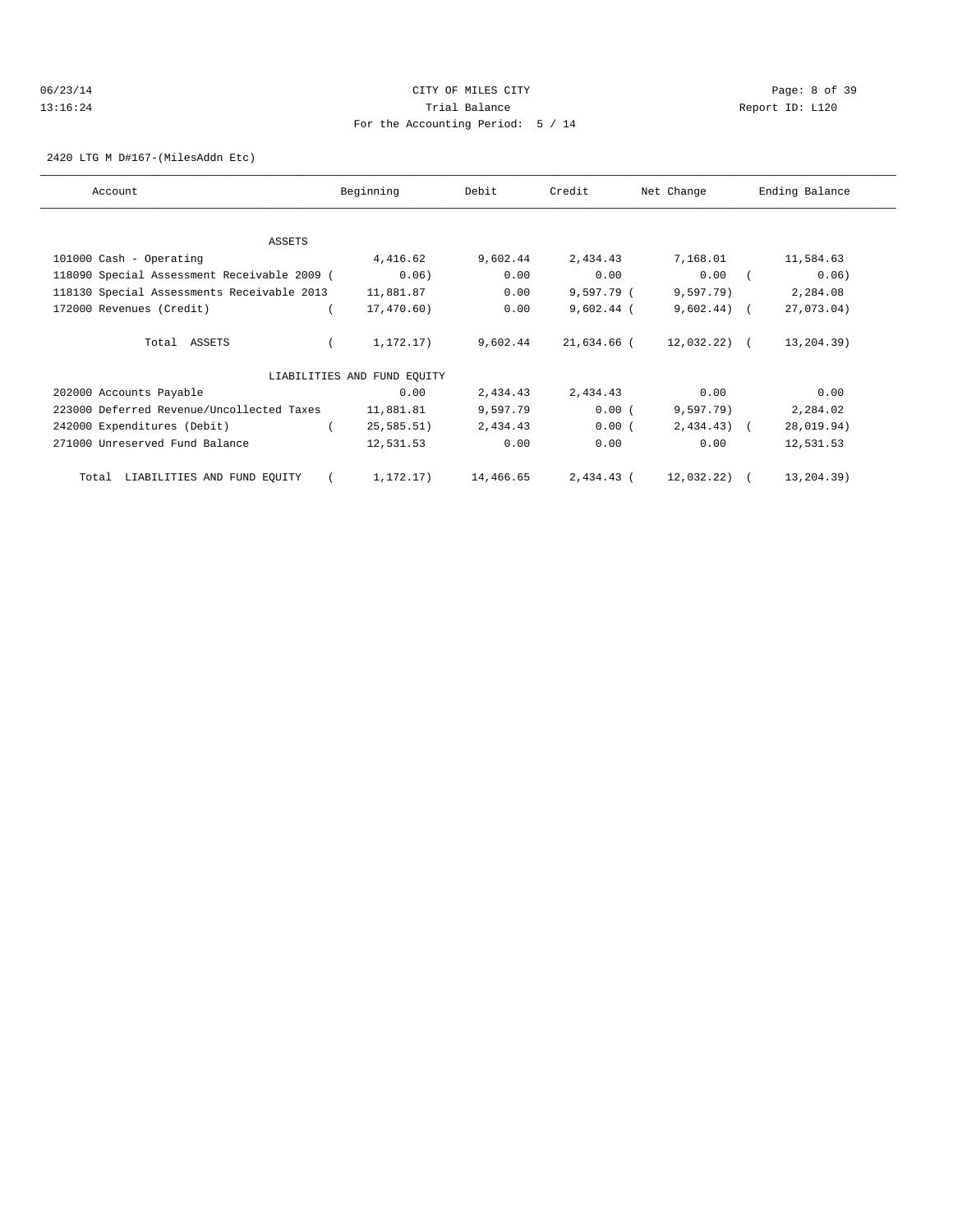### 06/23/14 CITY OF MILES CITY Page: 9 of 39 13:16:24 Trial Balance Report ID: L120 For the Accounting Period: 5 / 14

### 2430 LTG M D#171-(Balsam Est)

| Account                                    | Beginning                   | Debit    | Credit     | Net Change     | Ending Balance |
|--------------------------------------------|-----------------------------|----------|------------|----------------|----------------|
| <b>ASSETS</b>                              |                             |          |            |                |                |
| 101000 Cash - Operating                    | 492.01                      | 973.93   | 125.13     | 848.80         | 1,340.81       |
| 118130 Special Assessments Receivable 2013 | 1,114.86                    | 0.00     | 973.45 (   | 973.45)        | 141.41         |
| 172000 Revenues (Credit)                   | 1,538.15)                   | 0.00     | 973.93 (   | 973.93) (      | 2,512.08)      |
| Total ASSETS                               | 68.72                       | 973.93   | 2,072.51 ( | $1,098.58$ ) ( | 1,029.86)      |
|                                            | LIABILITIES AND FUND EQUITY |          |            |                |                |
| 202000 Accounts Payable                    | 0.00                        | 125.13   | 125.13     | 0.00           | 0.00           |
| 223000 Deferred Revenue/Uncollected Taxes  | 1,114.86                    | 973.45   | 0.00(      | 973.45)        | 141.41         |
| 242000 Expenditures (Debit)                | 2,697.43)                   | 125.13   | 0.00(      | $125.13)$ (    | 2,822.56)      |
| 271000 Unreserved Fund Balance             | 1,651.29                    | 0.00     | 0.00       | 0.00           | 1,651.29       |
| LIABILITIES AND FUND EQUITY<br>Total       | 68.72                       | 1,223.71 | 125.13(    | 1,098.58)      | 1,029.86)      |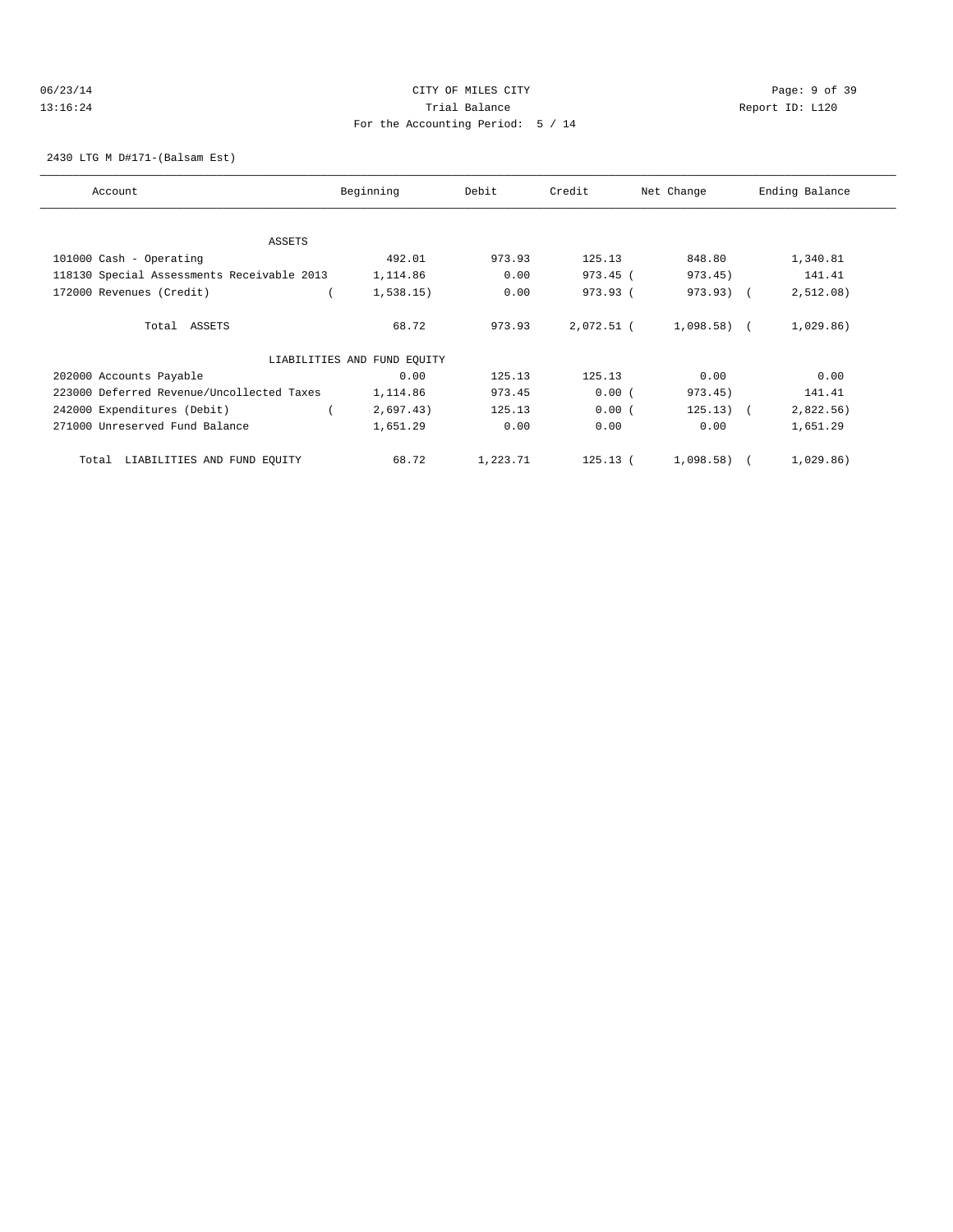### 06/23/14 Page: 10 of 39 13:16:24 Trial Balance Report ID: L120 For the Accounting Period: 5 / 14

2440 LTG M D#172-(Main Str)

| Account                                    | Beginning                   | Debit    | Credit       | Net Change    | Ending Balance |
|--------------------------------------------|-----------------------------|----------|--------------|---------------|----------------|
| ASSETS                                     |                             |          |              |               |                |
| 101000 Cash - Operating                    | 4,444.38                    | 2,527.71 | 1,319.49     | 1,208.22      | 5,652.60       |
| 118090 Special Assessment Receivable 2009  | 0.01                        | 0.00     | 0.00         | 0.00          | 0.01           |
| 118130 Special Assessments Receivable 2013 | 3,088.56                    | 0.00     | 2,525.88 (   | 2,525.88)     | 562.68         |
| 172000 Revenues (Credit)                   | 6,388.36)                   | 0.00     | 2,527.71 (   | $2,527.71$ (  | 8,916.07)      |
| Total ASSETS                               | 1,144.59                    | 2,527.71 | $6,373.08$ ( | $3,845.37$ (  | 2,700.78)      |
|                                            | LIABILITIES AND FUND EQUITY |          |              |               |                |
| 202000 Accounts Payable                    | 0.00                        | 1,319.49 | 1,319.49     | 0.00          | 0.00           |
| 223000 Deferred Revenue/Uncollected Taxes  | 3,088.57                    | 2,525.88 | 0.00(        | 2,525.88)     | 562.69         |
| 242000 Expenditures (Debit)                | 17,091.06)                  | 1,319.49 | 0.00(        | $1,319.49)$ ( | 18,410.55)     |
| 271000 Unreserved Fund Balance             | 15,147.08                   | 0.00     | 0.00         | 0.00          | 15,147.08      |
| LIABILITIES AND FUND EQUITY<br>Total       | 1,144.59                    | 5,164.86 | 1,319.49 (   | $3,845.37$ (  | 2,700.78)      |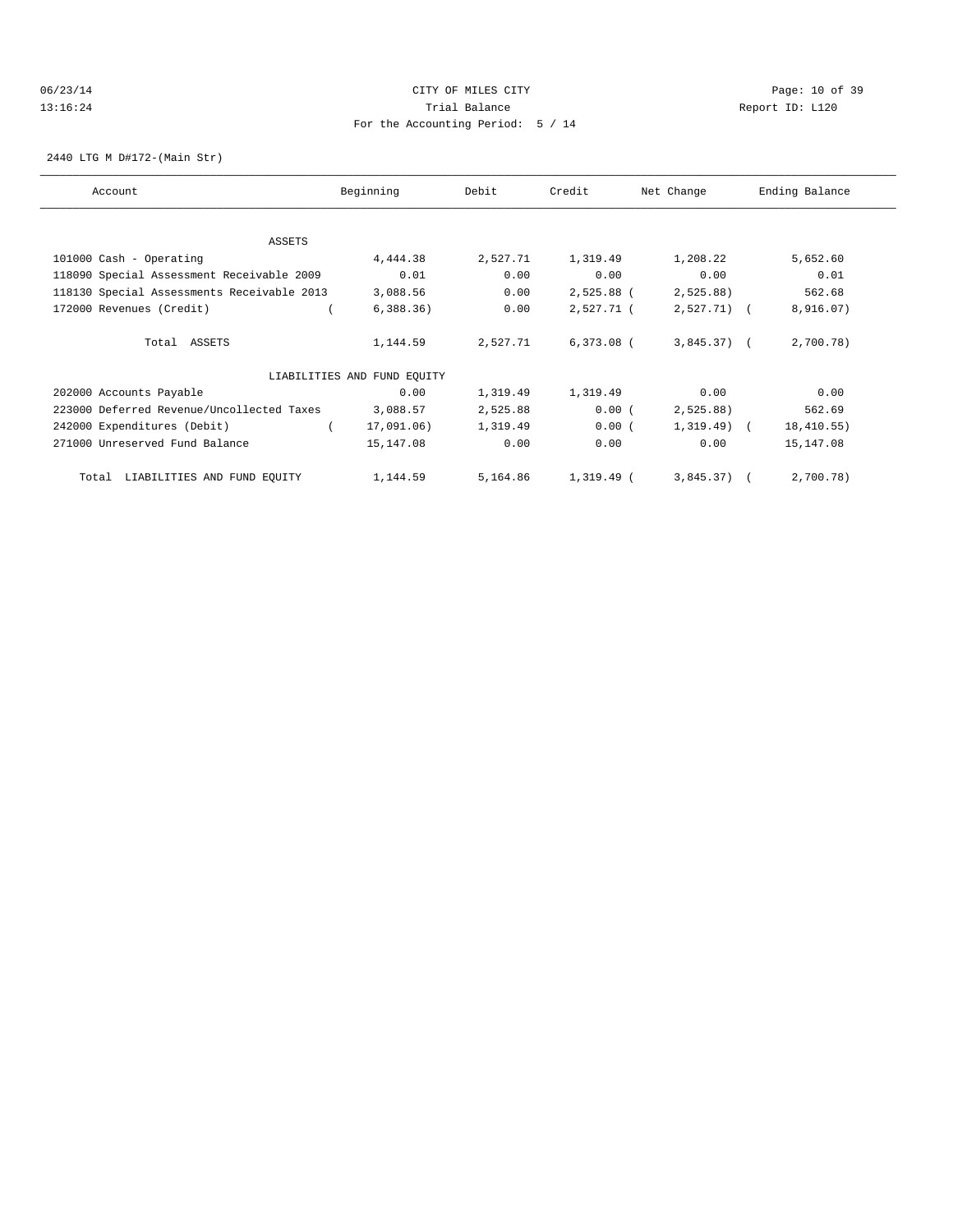### 06/23/14 Page: 11 of 39 13:16:24 Trial Balance Report ID: L120 For the Accounting Period: 5 / 14

2450 LTG M D#195-(SG-Trico)

| Account                                     | Beginning                   | Debit    | Credit       | Net Change   | Ending Balance          |
|---------------------------------------------|-----------------------------|----------|--------------|--------------|-------------------------|
|                                             |                             |          |              |              |                         |
| <b>ASSETS</b>                               |                             |          |              |              |                         |
| 101000 Cash - Operating                     | 324.06                      | 2,239.21 | 401.84       | 1,837.37     | 2,161.43                |
| 118090 Special Assessment Receivable 2009 ( | 0.02)                       | 0.00     | 0.00         | 0.00         | 0.02)                   |
| 118110 Special Assessments Receivable 2011  | 96.24                       | 0.00     | 0.00         | 0.00         | 96.24                   |
| 118120 Special Assessments Receivable 2012  | 254.88                      | 0.00     | 0.00         | 0.00         | 254.88                  |
| 118130 Special Assessments Receivable 2013  | 2,708.34                    | 0.00     | $2,238.25$ ( | 2, 238.25    | 470.09                  |
| 172000 Revenues (Credit)                    | 3,476.18)                   | 0.00     | 2,239.21 (   | $2,239.21$ ( | 5, 715.39)              |
| Total ASSETS                                | 92.68)                      | 2,239.21 | 4,879.30 (   | $2,640.09$ ( | 2,732.77)               |
|                                             | LIABILITIES AND FUND EQUITY |          |              |              |                         |
| 202000 Accounts Payable                     | 0.00                        | 401.84   | 401.84       | 0.00         | 0.00                    |
| 223000 Deferred Revenue/Uncollected Taxes   | 3,059.44                    | 2,238.25 | 0.00(        | 2, 238.25)   | 821.19                  |
| 242000 Expenditures (Debit)                 | 5,018.40)                   | 401.84   | 0.00(        | 401.84)      | 5,420.24)<br>$\sqrt{2}$ |
| 271000 Unreserved Fund Balance              | 1,866.28                    | 0.00     | 0.00         | 0.00         | 1,866.28                |
| Total LIABILITIES AND FUND EQUITY           | 92.68                       | 3,041.93 | $401.84$ (   | $2.640.09$ ( | 2.732.77                |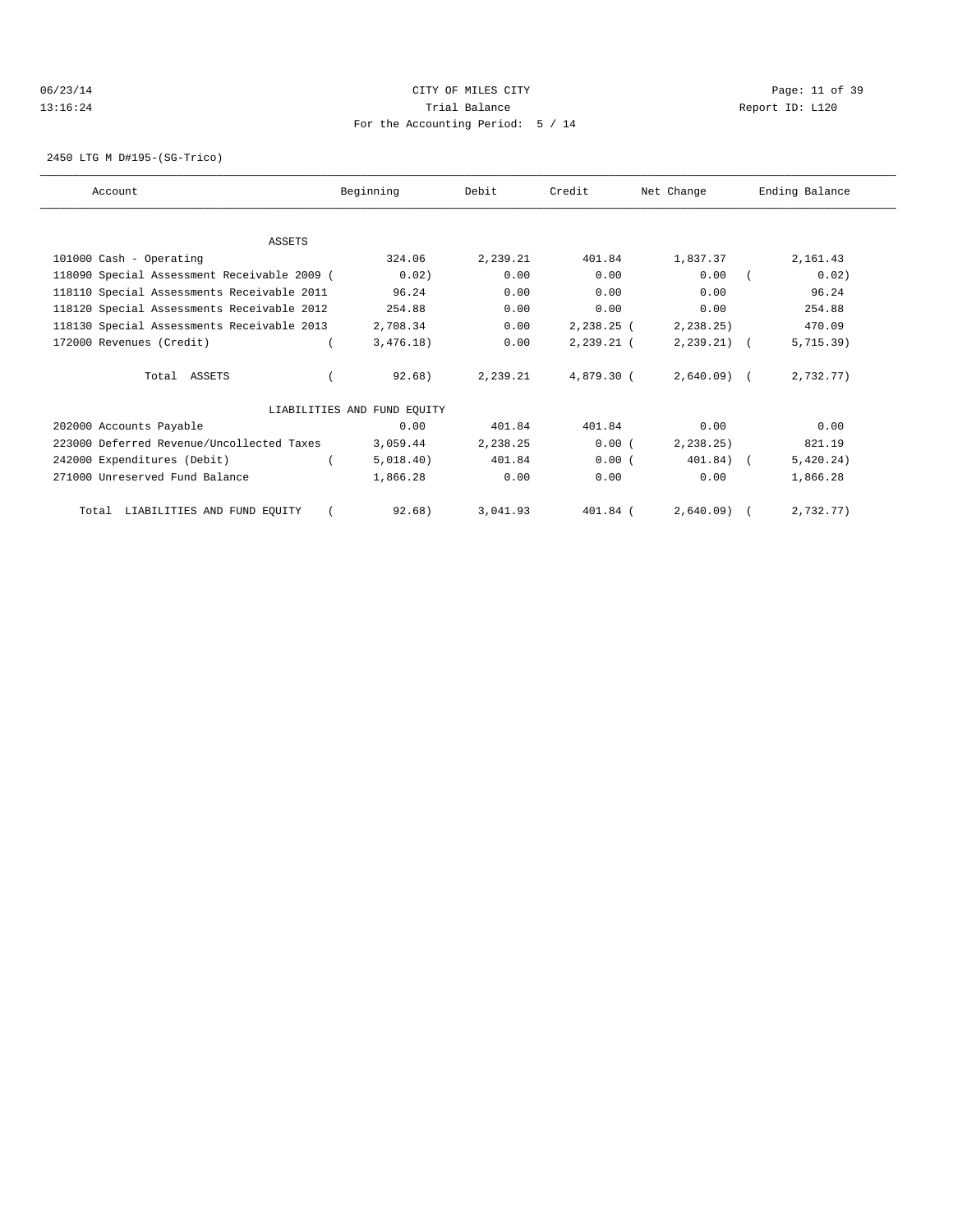### 06/23/14 Page: 12 of 39 13:16:24 Trial Balance Report ID: L120 For the Accounting Period: 5 / 14

2470 LTG M D#202-(SG-MDU&NV)

| Account                                    | Beginning                   | Debit    | Credit       | Net Change   | Ending Balance |
|--------------------------------------------|-----------------------------|----------|--------------|--------------|----------------|
|                                            |                             |          |              |              |                |
| <b>ASSETS</b>                              |                             |          |              |              |                |
| 101000 Cash - Operating                    | 1,052.71                    | 2,669.64 | 570.49       | 2,099.15     | 3,151.86       |
| 118130 Special Assessments Receivable 2013 | 2,965.02                    | 0.00     | 2,668.38 (   | 2,668.38)    | 296.64         |
| 172000 Revenues (Credit)                   | 4,979.30)                   | 0.00     | $2,669.64$ ( | $2,669.64$ ( | 7,648.94)      |
| Total ASSETS                               | 961.57)                     | 2,669.64 | $5,908.51$ ( | $3,238.87$ ( | 4, 200.44)     |
|                                            | LIABILITIES AND FUND EQUITY |          |              |              |                |
| 202000 Accounts Payable                    | 0.00                        | 570.49   | 570.49       | 0.00         | 0.00           |
| 223000 Deferred Revenue/Uncollected Taxes  | 2,965.02                    | 2,668.38 | 0.00(        | 2,668.38)    | 296.64         |
| 242000 Expenditures (Debit)                | 6, 753.36)                  | 570.49   | 0.00(        | 570.49) (    | 7,323.85)      |
| 271000 Unreserved Fund Balance             | 2,826.77                    | 0.00     | 0.00         | 0.00         | 2,826.77       |
| LIABILITIES AND FUND EQUITY<br>Total       | 961.57)                     | 3,809.36 | 570.49 (     | $3,238.87$ ( | 4, 200.44)     |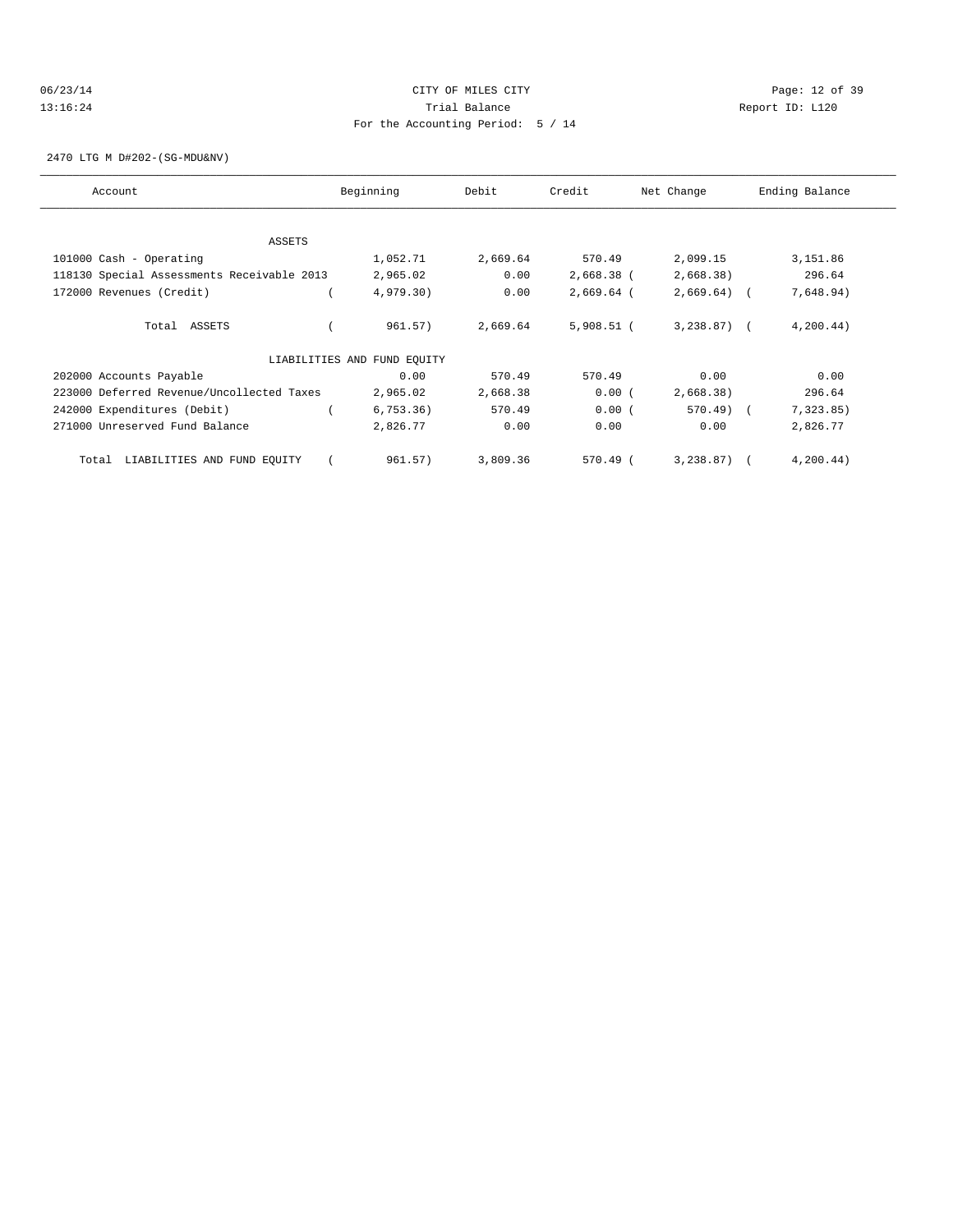# 06/23/14 Page: 13 of 39 13:16:24 Trial Balance Report ID: L120 For the Accounting Period: 5 / 14

### 2480 LTG M M#173-(Milestown Estates)

| Account                                    | Beginning                   | Debit  | Credit     | Net Change | Ending Balance |
|--------------------------------------------|-----------------------------|--------|------------|------------|----------------|
|                                            |                             |        |            |            |                |
| <b>ASSETS</b>                              |                             |        |            |            |                |
| 101000 Cash - Operating                    | 1,272.40                    | 78.45  | 62.64      | 15.81      | 1,288.21       |
| 118130 Special Assessments Receivable 2013 | 139.27                      | 0.00   | 78.19 (    | 78.19)     | 61.08          |
| 172000 Revenues (Credit)                   | 815.58)                     | 0.00   | 78.45 (    | $78.45$ (  | 894.03)        |
| Total ASSETS                               | 596.09                      | 78.45  | $219.28$ ( | 140.83)    | 455.26         |
|                                            | LIABILITIES AND FUND EQUITY |        |            |            |                |
| 202000 Accounts Payable                    | 0.00                        | 62.64  | 62.64      | 0.00       | 0.00           |
| 223000 Deferred Revenue/Uncollected Taxes  | 139.27                      | 78.19  | 0.00(      | 78.19)     | 61.08          |
| 242000 Expenditures (Debit)                | 623.96)                     | 62.64  | 0.00(      | $62.64)$ ( | 686.60)        |
| 271000 Unreserved Fund Balance             | 1,080.78                    | 0.00   | 0.00       | 0.00       | 1,080.78       |
| LIABILITIES AND FUND EQUITY<br>Total       | 596.09                      | 203.47 | $62.64$ (  | 140.83)    | 455.26         |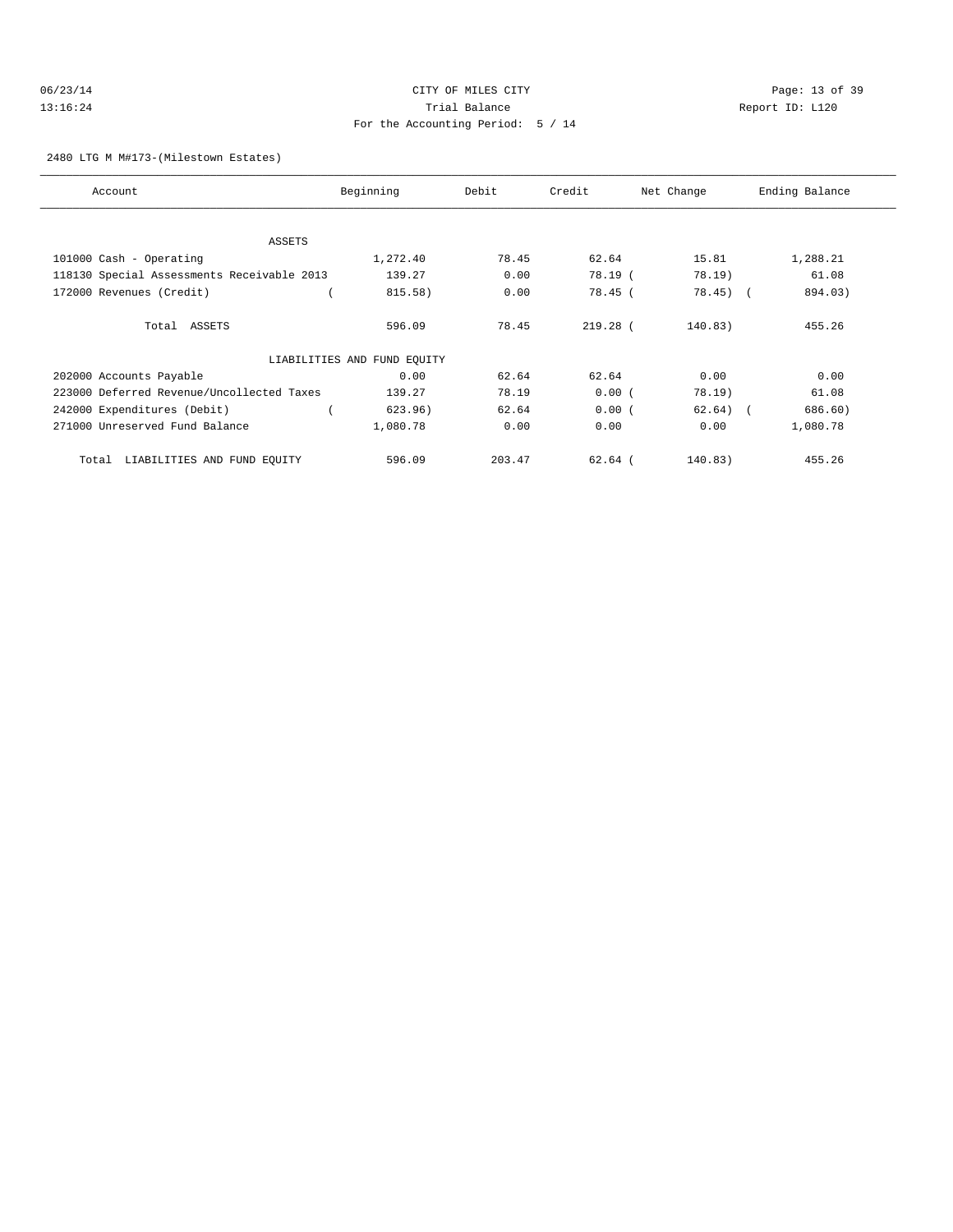### 06/23/14 Page: 14 of 39 13:16:24 Trial Balance Report ID: L120 For the Accounting Period: 5 / 14

2510 STR MAINT DIST #204

| Account                                    | Beginning                   | Debit       | Credit       | Net Change       | Ending Balance |  |
|--------------------------------------------|-----------------------------|-------------|--------------|------------------|----------------|--|
|                                            |                             |             |              |                  |                |  |
| <b>ASSETS</b>                              |                             |             |              |                  |                |  |
| 101000 Cash - Operating                    | 353,509.68                  | 310, 365.20 | 61,951.55    | 248, 413.65      | 601,923.33     |  |
| 118080 Special Assessments Receivable 2008 | 17.02                       | 0.00        | 0.00         | 0.00             | 17.02          |  |
| 118090 Special Assessment Receivable 2009  | 17.24                       | 0.00        | 0.00         | 0.00             | 17.24          |  |
| 118100 Special Assessments Receivable 2010 | 17.89                       | 0.00        | 0.00         | 0.00             | 17.89          |  |
| 118110 Special Assessments Receivable 2011 | 608.99                      | 0.00        | 0.00         | 0.00             | 608.99         |  |
| 118120 Special Assessments Receivable 2012 | 1,844.71                    | 0.00        | 0.00         | 0.00             | 1,844.71       |  |
| 118130 Special Assessments Receivable 2013 | 367,397.94                  | 0.00        | 310,176.07 ( | 310,176.07)      | 57, 221.87     |  |
| 172000 Revenues (Credit)                   | 641,292.67)                 | 0.00        | 310,365.20 ( | $310, 365, 20$ ( | 951,657.87)    |  |
| Total ASSETS                               | 82,120.80                   | 310, 365.20 | 682,492.82 ( | 372,127.62) (    | 290,006.82)    |  |
|                                            | LIABILITIES AND FUND EOUITY |             |              |                  |                |  |
| 202000 Accounts Payable                    | 0.00                        | 20, 211.78  | 20, 211.78   | 0.00             | 0.00           |  |
| 223000 Deferred Revenue/Uncollected Taxes  | 369,903.80                  | 310,176.07  | 0.00(        | 310, 176.07)     | 59,727.73      |  |
| 242000 Expenditures (Debit)                | 814,790.15)                 | 61,951.55   | 0.00(        | $61,951.55$ (    | 876, 741. 70)  |  |
| 271000 Unreserved Fund Balance             | 527,007.15                  | 0.00        | 0.00         | 0.00             | 527,007.15     |  |
| Total LIABILITIES AND FUND EQUITY          | 82,120.80                   | 392,339.40  | 20, 211.78 ( | 372, 127.62)     | 290,006.82)    |  |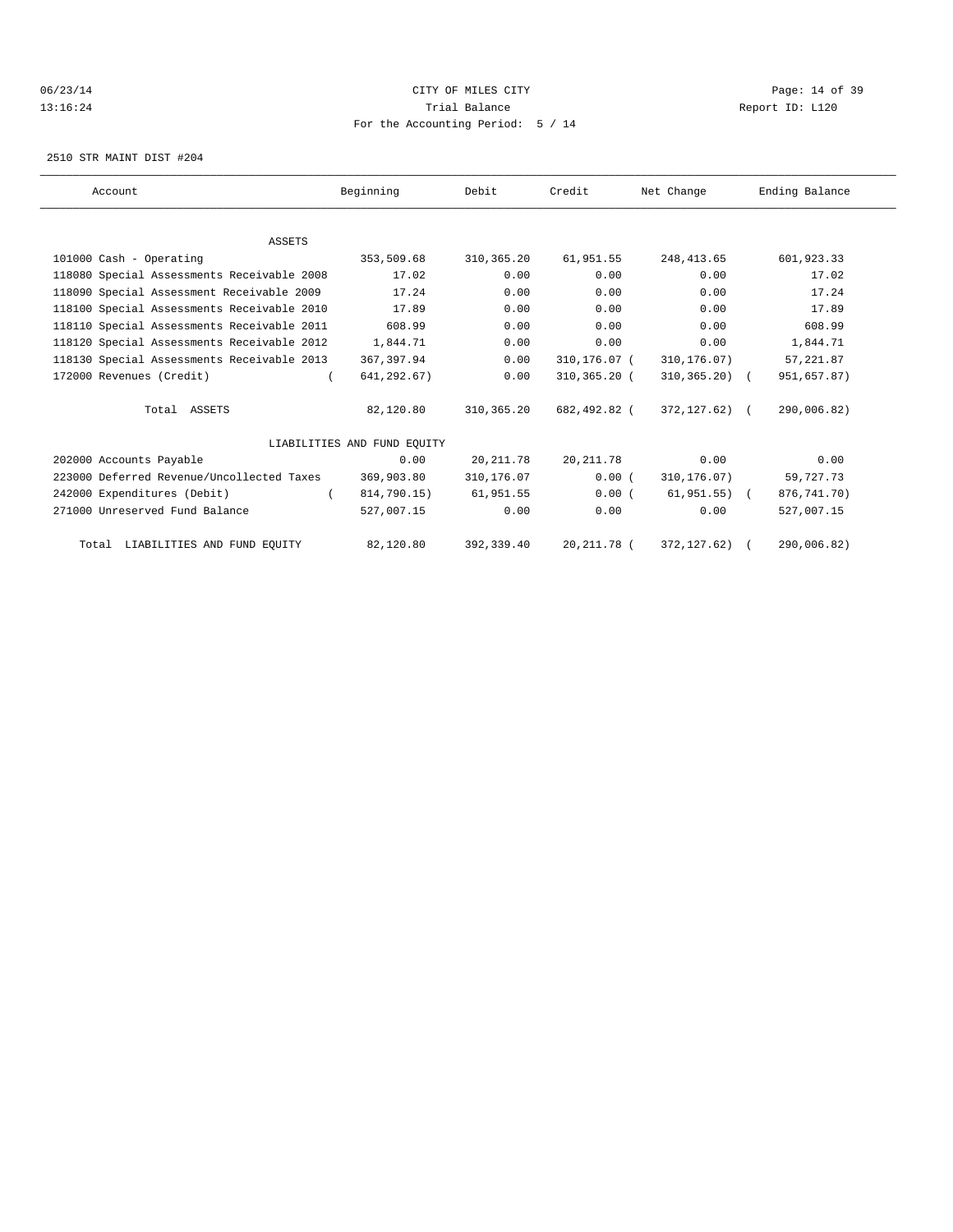### 06/23/14 Page: 15 of 39 13:16:24 Trial Balance Report ID: L120 For the Accounting Period: 5 / 14

2520 STR MAINT DIST #205

| Account                                    | Beginning                   | Debit       | Credit       | Net Change   | Ending Balance |
|--------------------------------------------|-----------------------------|-------------|--------------|--------------|----------------|
|                                            |                             |             |              |              |                |
| <b>ASSETS</b>                              |                             |             |              |              |                |
| 101000 Cash - Operating                    | 281,176.93                  | 59, 373.82  | 17,668.80    | 41,705.02    | 322,881.95     |
| 118080 Special Assessments Receivable 2008 | 151.97                      | 0.00        | 0.00         | 0.00         | 151.97         |
| 118090 Special Assessment Receivable 2009  | 303.97                      | 0.00        | 0.00         | 0.00         | 303.97         |
| 118100 Special Assessments Receivable 2010 | 319.12                      | 0.00        | 0.00         | 0.00         | 319.12         |
| 118110 Special Assessments Receivable 2011 | 297.18                      | 0.00        | 0.00         | 0.00         | 297.18         |
| 118120 Special Assessments Receivable 2012 | 1,008.28                    | 0.00        | 0.00         | 0.00         | 1,008.28       |
| 118130 Special Assessments Receivable 2013 | 82,587.44                   | 0.00        | 59,298.47 (  | 59,298.47)   | 23, 288.97     |
| 172000 Revenues (Credit)                   | 205,783.51)<br>$\sqrt{2}$   | 0.00        | 59,373.82 (  | 59,373.82) ( | 265, 157.33)   |
| Total ASSETS                               | 160,061.38                  | 59, 373, 82 | 136,341.09 ( | 76,967.27)   | 83,094.11      |
|                                            | LIABILITIES AND FUND EOUITY |             |              |              |                |
| 202000 Accounts Payable                    | 0.00                        | 5,446.42    | 5,446.42     | 0.00         | 0.00           |
| 223000 Deferred Revenue/Uncollected Taxes  | 84,955.80                   | 59,298.47   | $0.00$ (     | 59,298.47)   | 25,657.33      |
| 242000 Expenditures (Debit)                | 140, 119. 15)<br>$\left($   | 30,880.47   | 13,211.67 (  | 17,668.80) ( | 157,787.95)    |
| 271000 Unreserved Fund Balance             | 215, 224. 73                | 0.00        | 0.00         | 0.00         | 215, 224.73    |
| Total LIABILITIES AND FUND EOUITY          | 160,061.38                  | 95,625.36   | 18,658.09 (  | 76,967,27)   | 83,094.11      |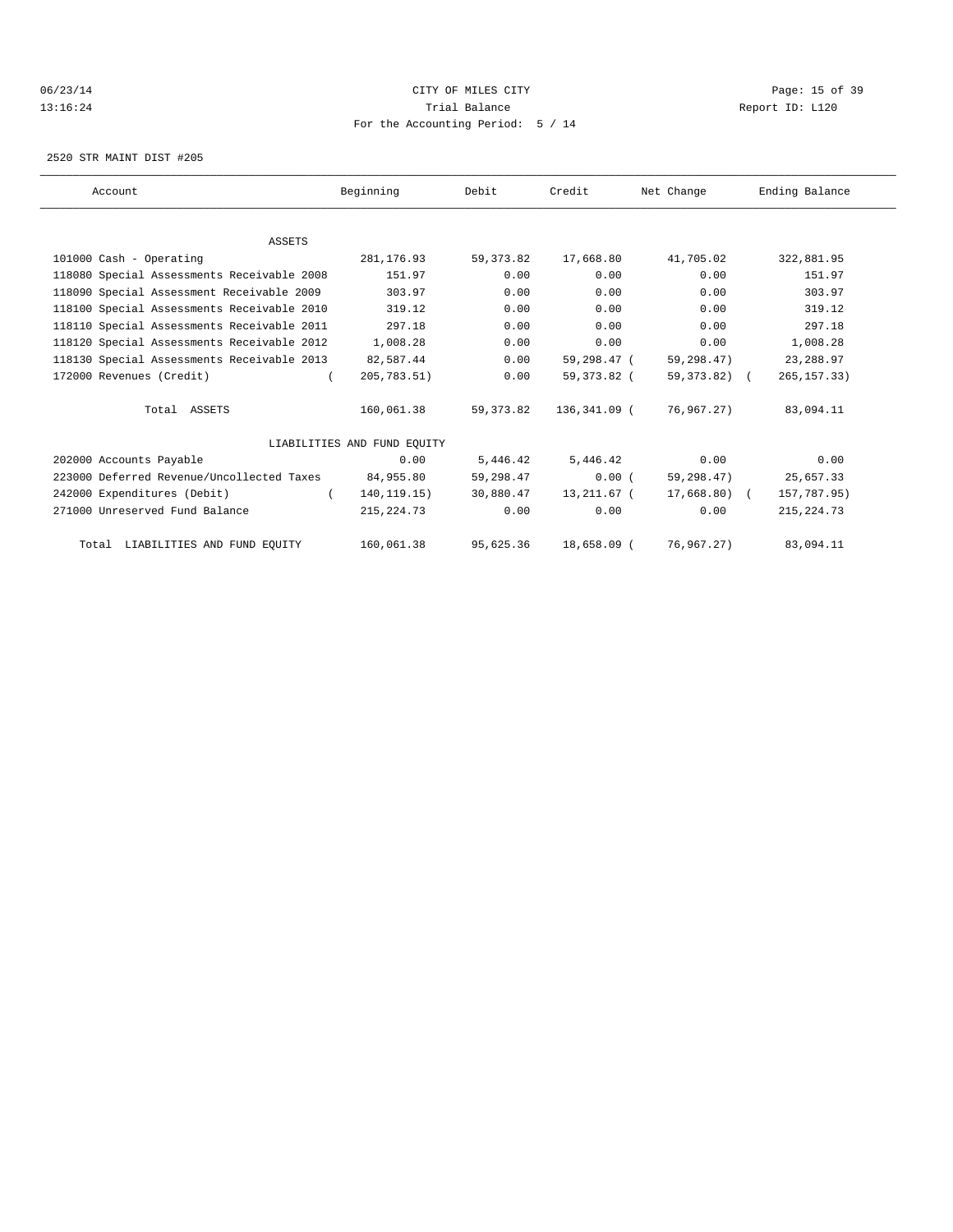| 06/23/14 | CITY OF MILES CITY                | Page: 16 of 39  |
|----------|-----------------------------------|-----------------|
| 13:16:24 | Trial Balance                     | Report ID: L120 |
|          | For the Accounting Period: 5 / 14 |                 |

2540 STR MAINT DIST#207-(MILESTOWN ESTATES)

| Account                                    | Beginning                   | Debit  | Credit       | Net Change  | Ending Balance |
|--------------------------------------------|-----------------------------|--------|--------------|-------------|----------------|
|                                            |                             |        |              |             |                |
| ASSETS                                     |                             |        |              |             |                |
| 101000 Cash - Operating                    | 2,736.49                    | 415.98 | 363.33       | 52.65       | 2,789.14       |
| 118130 Special Assessments Receivable 2013 | 739.76                      | 0.00   | $415.31$ (   | 415.31)     | 324.45         |
| 172000 Revenues (Credit)                   | 4,051.53)                   | 0.00   | 415.98 (     | 415.98) (   | 4,467.51)      |
| Total ASSETS                               | $575.28$ )                  | 415.98 | $1.194.62$ ( | 778.64) (   | 1,353.92)      |
|                                            | LIABILITIES AND FUND EQUITY |        |              |             |                |
| 223000 Deferred Revenue/Uncollected Taxes  | 739.76                      | 415.31 | 0.00(        | 415.31)     | 324.45         |
| 242000 Expenditures (Debit)                | 3,587.75)                   | 363.33 | 0.00(        | $363.33)$ ( | 3,951.08)      |
| 271000 Unreserved Fund Balance             | 2,272.71                    | 0.00   | 0.00         | 0.00        | 2,272.71       |
| Total LIABILITIES AND FUND EQUITY          | $575.28$ )                  | 778.64 | 0.00(        | 778.64)     | 1, 353.92)     |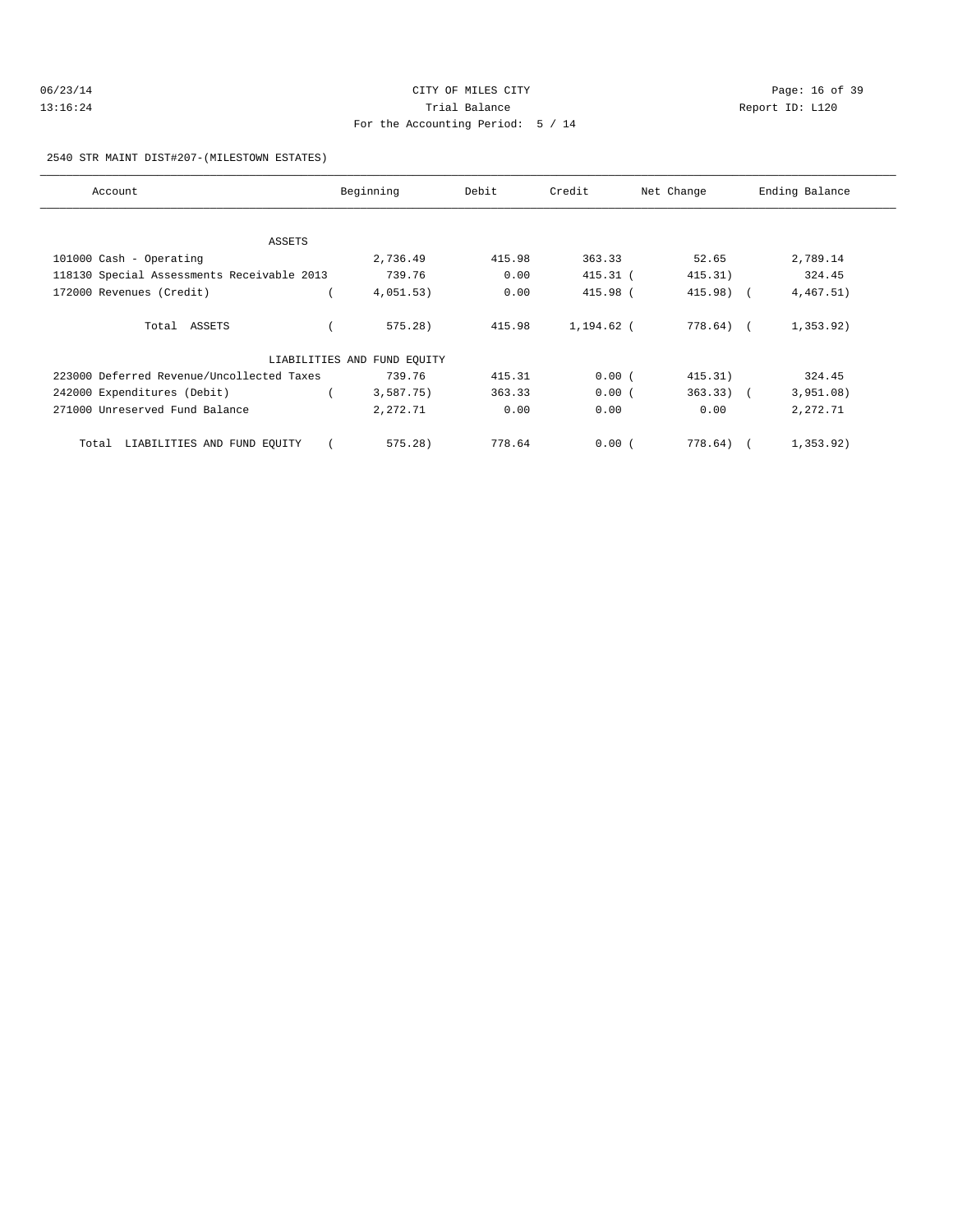| 06/23/14 | CITY OF MILES CITY                | Page: 17 of 39  |
|----------|-----------------------------------|-----------------|
| 13:16:24 | Trial Balance                     | Report ID: L120 |
|          | For the Accounting Period: 5 / 14 |                 |
|          |                                   |                 |

#### 2701 Fire Grants

| Account                           | Beginning                   | Debit | Credit | Net Change | Ending Balance |
|-----------------------------------|-----------------------------|-------|--------|------------|----------------|
| ASSETS                            |                             |       |        |            |                |
| 101000 Cash - Operating           | 100.15                      | 0.00  | 0.00   | 0.00       | 100.15         |
| Total ASSETS                      | 100.15                      | 0.00  | 0.00   | 0.00       | 100.15         |
|                                   | LIABILITIES AND FUND EQUITY |       |        |            |                |
| 271000 Unreserved Fund Balance    | 100.15                      | 0.00  | 0.00   | 0.00       | 100.15         |
| Total LIABILITIES AND FUND EQUITY | 100.15                      | 0.00  | 0.00   | 0.00       | 100.15         |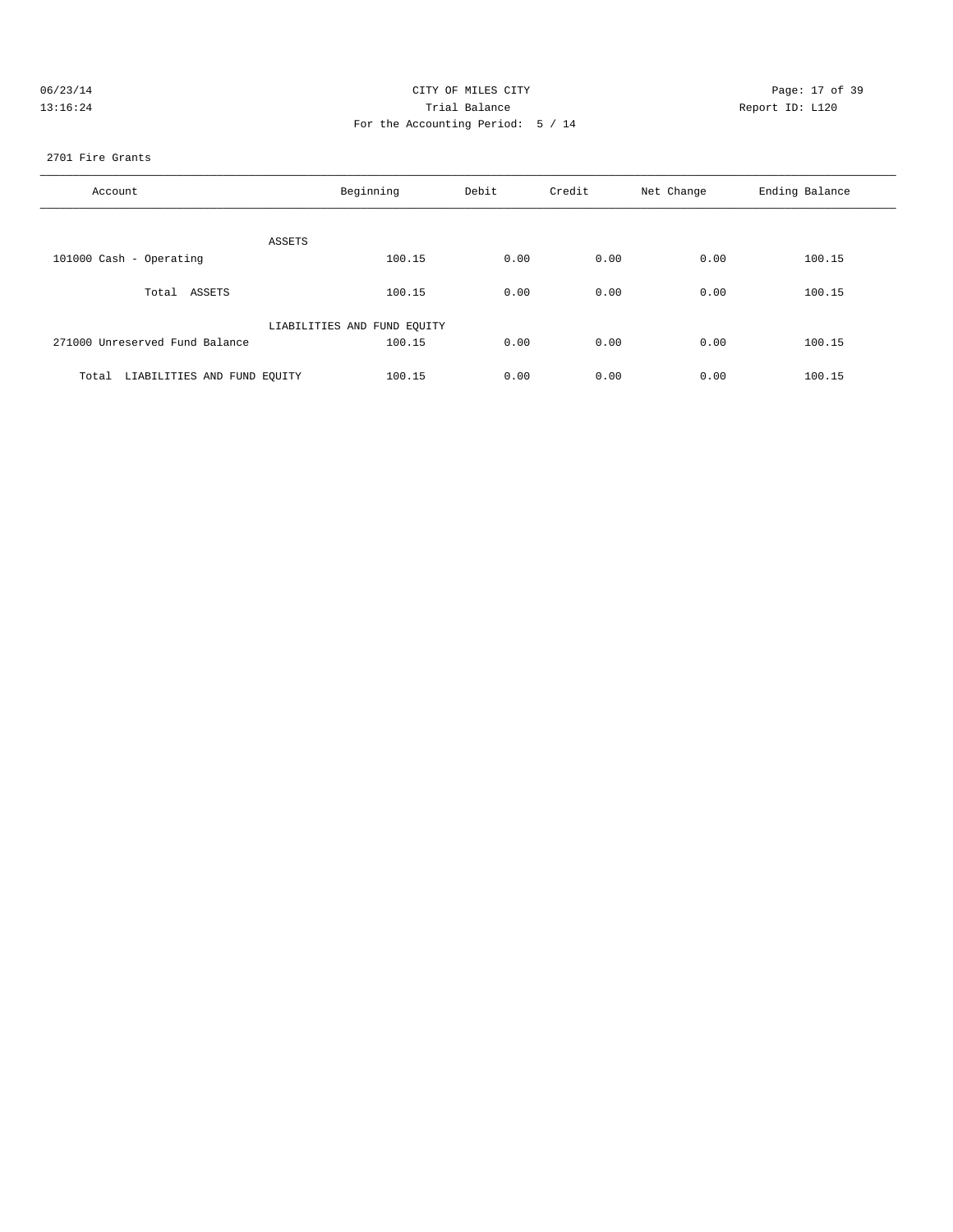### 06/23/14 Page: 18 of 39 13:16:24 Trial Balance Report ID: L120 For the Accounting Period: 5 / 14

#### 2820 GAS TAX

| Account                              | Beginning                   | Debit     | Credit      | Net Change   | Ending Balance |
|--------------------------------------|-----------------------------|-----------|-------------|--------------|----------------|
|                                      |                             |           |             |              |                |
| ASSETS                               |                             |           |             |              |                |
| 101000 Cash - Operating              | 147,019.35                  | 15,182.32 | 480.39      | 14,701.93    | 161,721.28     |
| 172000 Revenues (Credit)             | 151,823.25)                 | 0.00      | 15,182.32 ( | 15,182.32)   | 167,005.57)    |
| Total ASSETS                         | 4.803.90                    | 15,182.32 | 15,662.71 ( | $480.39$ $($ | 5, 284.29      |
|                                      | LIABILITIES AND FUND EQUITY |           |             |              |                |
| 242000 Expenditures (Debit)          | 4,803.90                    | 480.39    | 0.00(       | $480.39$ $($ | 5, 284.29      |
| LIABILITIES AND FUND EQUITY<br>Total | 4,803.90                    | 480.39    | 0.00(       | $480.39$ )   | 5, 284.29      |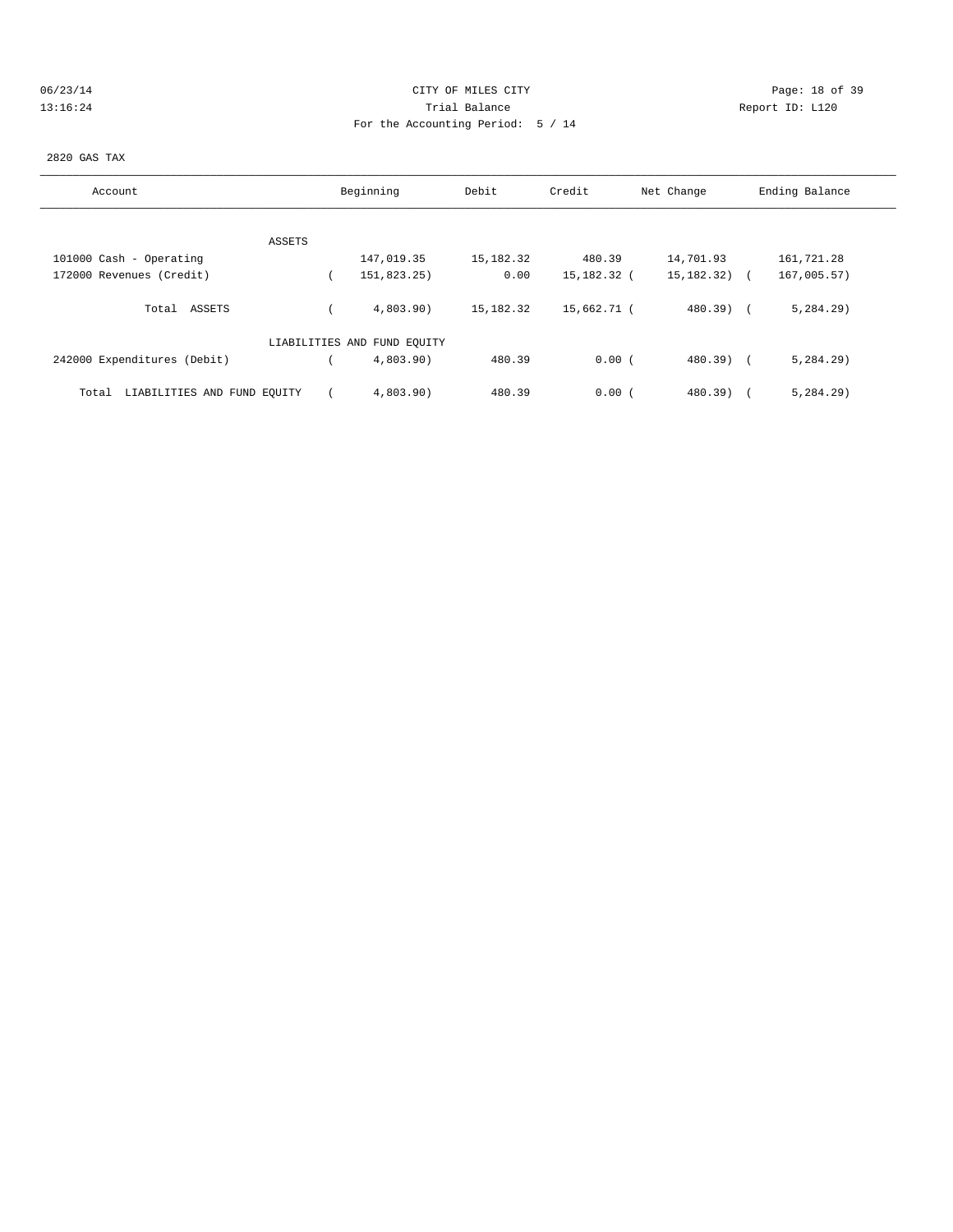### 06/23/14 Page: 19 of 39 13:16:24 Trial Balance Report ID: L120 For the Accounting Period: 5 / 14

#### 2850 911 EMERGENCY

| Account                              | Beginning |                             | Debit     | Credit       | Ending Balance |             |
|--------------------------------------|-----------|-----------------------------|-----------|--------------|----------------|-------------|
|                                      |           |                             |           |              |                |             |
|                                      | ASSETS    |                             |           |              |                |             |
| 101000 Cash - Operating              |           | 111,295.40                  | 49,910.86 | 5,409.82     | 44,501.04      | 155,796.44  |
| 172000 Revenues (Credit)             |           | 181,708.28)                 | 0.00      | 49,910.86 (  | 49,910.86) (   | 231,619.14) |
| Total ASSETS                         |           | 70, 412, 88)                | 49,910.86 | 55,320.68 (  | 5,409.82)      | 75,822.70)  |
|                                      |           | LIABILITIES AND FUND EQUITY |           |              |                |             |
| 202000 Accounts Payable              |           | 0.00                        | 5,409.82  | 5,409.82     | 0.00           | 0.00        |
| 242000 Expenditures (Debit)          |           | 143,556.35)                 | 5,409.82  | 0.00(        | 5,409.82)      | 148,966.17) |
| 271000 Unreserved Fund Balance       |           | 73, 143. 47                 | 0.00      | 0.00         | 0.00           | 73, 143. 47 |
| LIABILITIES AND FUND EQUITY<br>Total |           | 70,412.88)                  | 10,819.64 | $5,409.82$ ( | 5,409.82)      | 75,822.70)  |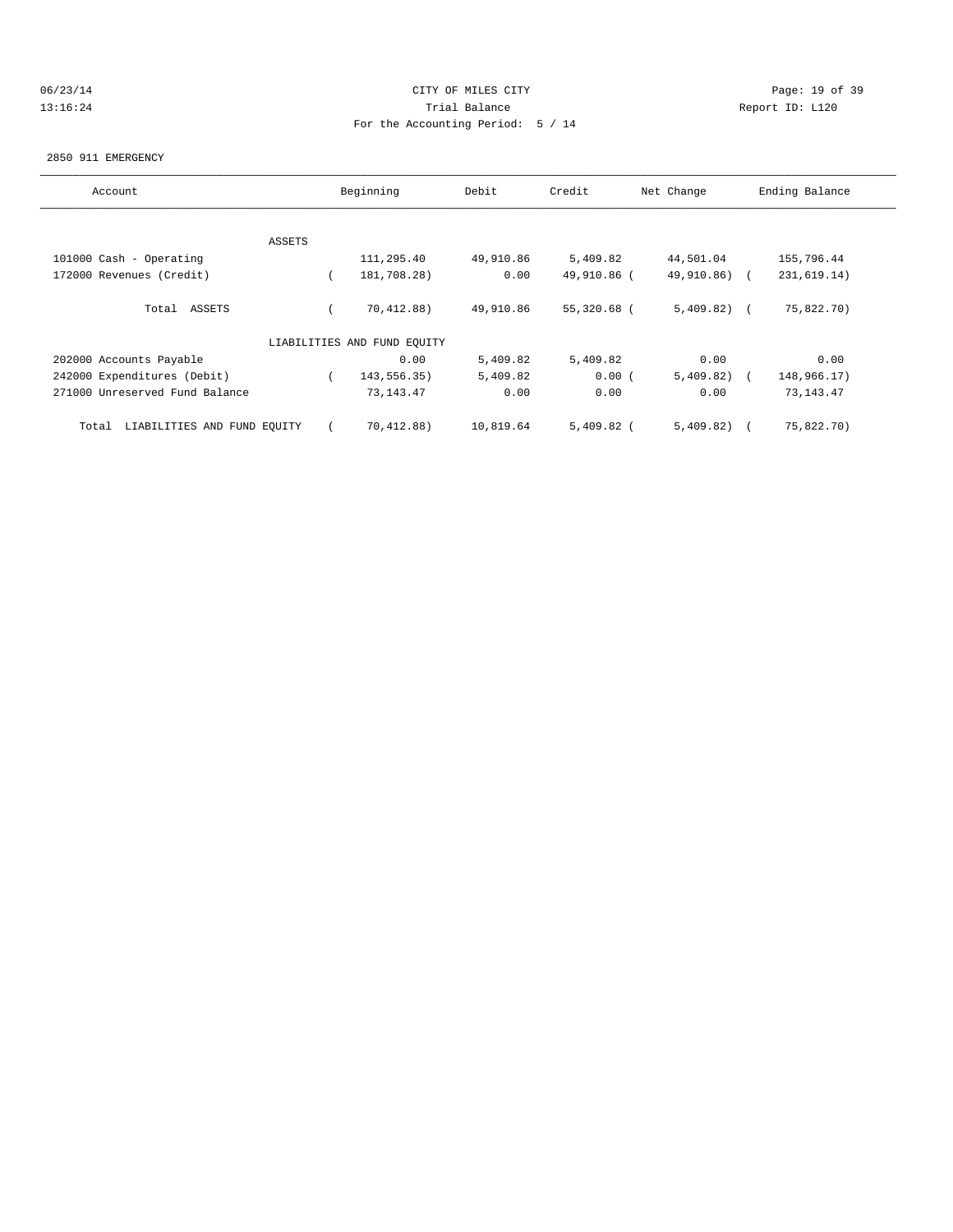# 06/23/14 Page: 20 of 39 13:16:24 Trial Balance Report ID: L120 For the Accounting Period: 5 / 14

#### 2880 LIBRARY GRANTS

| Account                                | Beginning                   | Debit    | Credit     | Net Change     | Ending Balance |
|----------------------------------------|-----------------------------|----------|------------|----------------|----------------|
|                                        |                             |          |            |                |                |
| ASSETS                                 |                             |          |            |                |                |
| 101003 Cash - per capita               | 5,862.40                    | 0.00     | $335.00$ ( | 335.00)        | 5,527.40       |
| $101020$ Cash - Op/ILL                 | 48, 435.70                  | 0.00     | $250.00$ ( | 250.00)        | 48,185.70      |
| 101030 Cash - Sagebrush Fed/Base Grant | 5,996.11                    | 0.00     | 884.66 (   | 884.66)        | 5, 111.45      |
| 101033 Library - Humanities Grant      | 502.08                      | 0.00     | 0.00       | 0.00           | 502.08         |
| 172000 Revenues (Credit)               | 61,058.11)                  | 0.00     | 0.00       | 0.00           | 61,058.11)     |
| Total ASSETS                           | 261.82)                     | 0.00     | 1,469.66 ( | $1,469.66$ ) ( | 1,731.48)      |
|                                        | LIABILITIES AND FUND EQUITY |          |            |                |                |
| 202000 Accounts Payable                | 0.00                        | 1,469.66 | 1,469.66   | 0.00           | 0.00           |
| 242000 Expenditures (Debit)            | 5,385.82)                   | 1,469.66 | 0.00(      | $1,469.66$ ) ( | 6,855.48)      |
| 271000 Unreserved Fund Balance         | 5,124.00                    | 0.00     | 0.00       | 0.00           | 5,124.00       |
| LIABILITIES AND FUND EQUITY<br>Total   | 261.82)                     | 2,939.32 | 1,469.66 ( | 1,469.66)      | 1,731.48)      |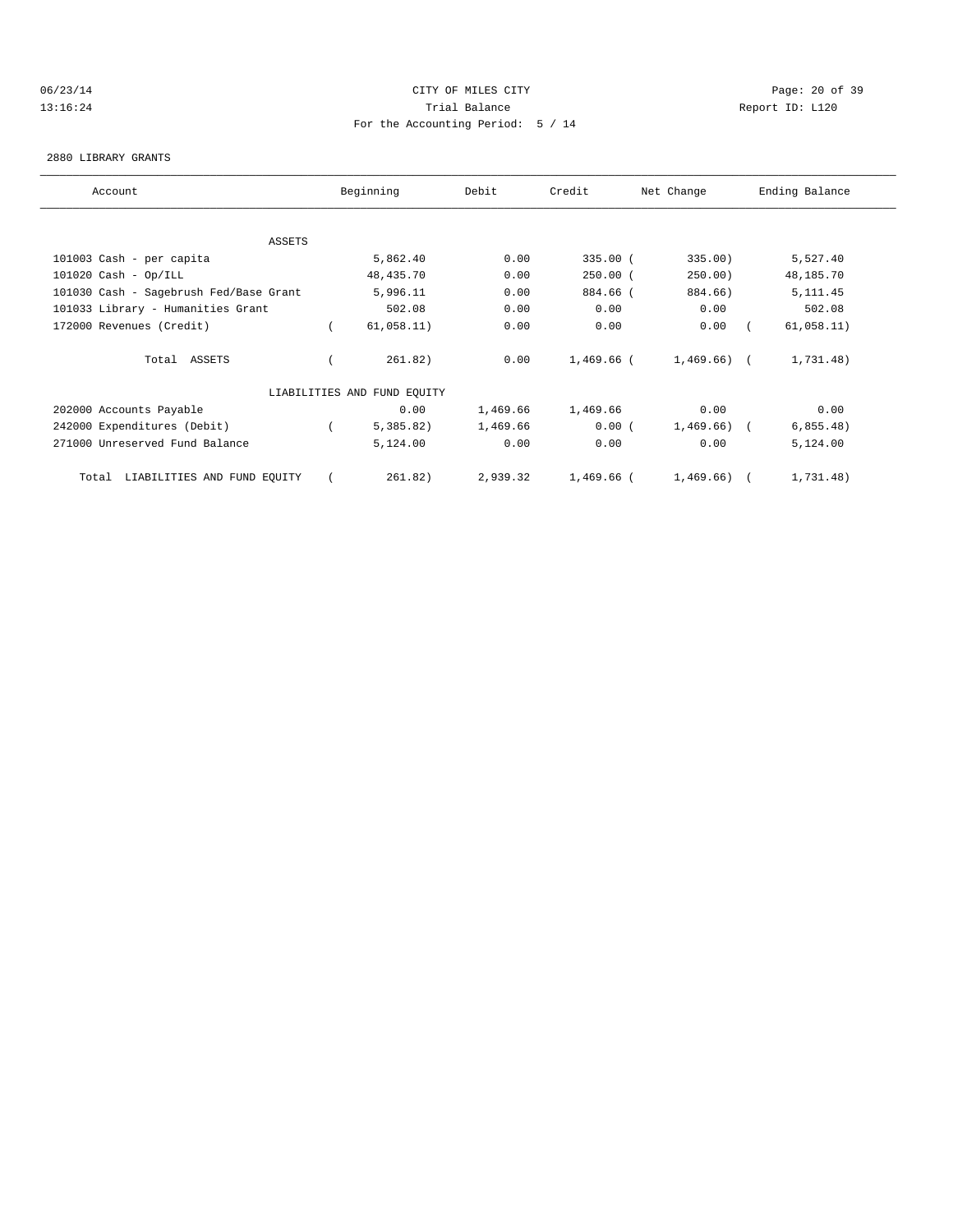### 06/23/14 Page: 21 of 39 13:16:24 Trial Balance Report ID: L120 For the Accounting Period: 5 / 14

2935 Historic Preservation

| Account                                    | Beginning                   | Debit    | Credit       | Net Change   | Ending Balance |
|--------------------------------------------|-----------------------------|----------|--------------|--------------|----------------|
|                                            |                             |          |              |              |                |
| ASSETS                                     |                             |          |              |              |                |
| 101000 Cash - Operating                    | 653.75)                     | 3,850.00 | 2,750.95     | 1,099.05     | 445.30         |
| 101038 Cash HP- Sandra Anderson Charitable | 5,750.00                    | 0.00     | 0.00         | 0.00         | 5,750.00       |
| 172000 Revenues (Credit)                   | 29,514.99)                  | 0.00     | $3,850.00$ ( | 3,850.00     | 33, 364.99)    |
| Total ASSETS                               | 24, 418.74)                 | 3,850.00 | $6,600.95$ ( | $2,750.95$ ( | 27, 169.69)    |
|                                            | LIABILITIES AND FUND EQUITY |          |              |              |                |
| 202000 Accounts Payable                    | 0.00                        | 1,197.89 | 1,197.89     | 0.00         | 0.00           |
| 242000 Expenditures (Debit)                | 26, 363.98)                 | 2,750.95 | 0.00(        | 2,750.95)    | 29, 114.93)    |
| 271000 Unreserved Fund Balance             | 1,945.24                    | 0.00     | 0.00         | 0.00         | 1,945.24       |
| LIABILITIES AND FUND EQUITY<br>Total       | 24, 418.74)                 | 3,948.84 | 1,197.89 (   | 2,750.95)    | 27, 169.69)    |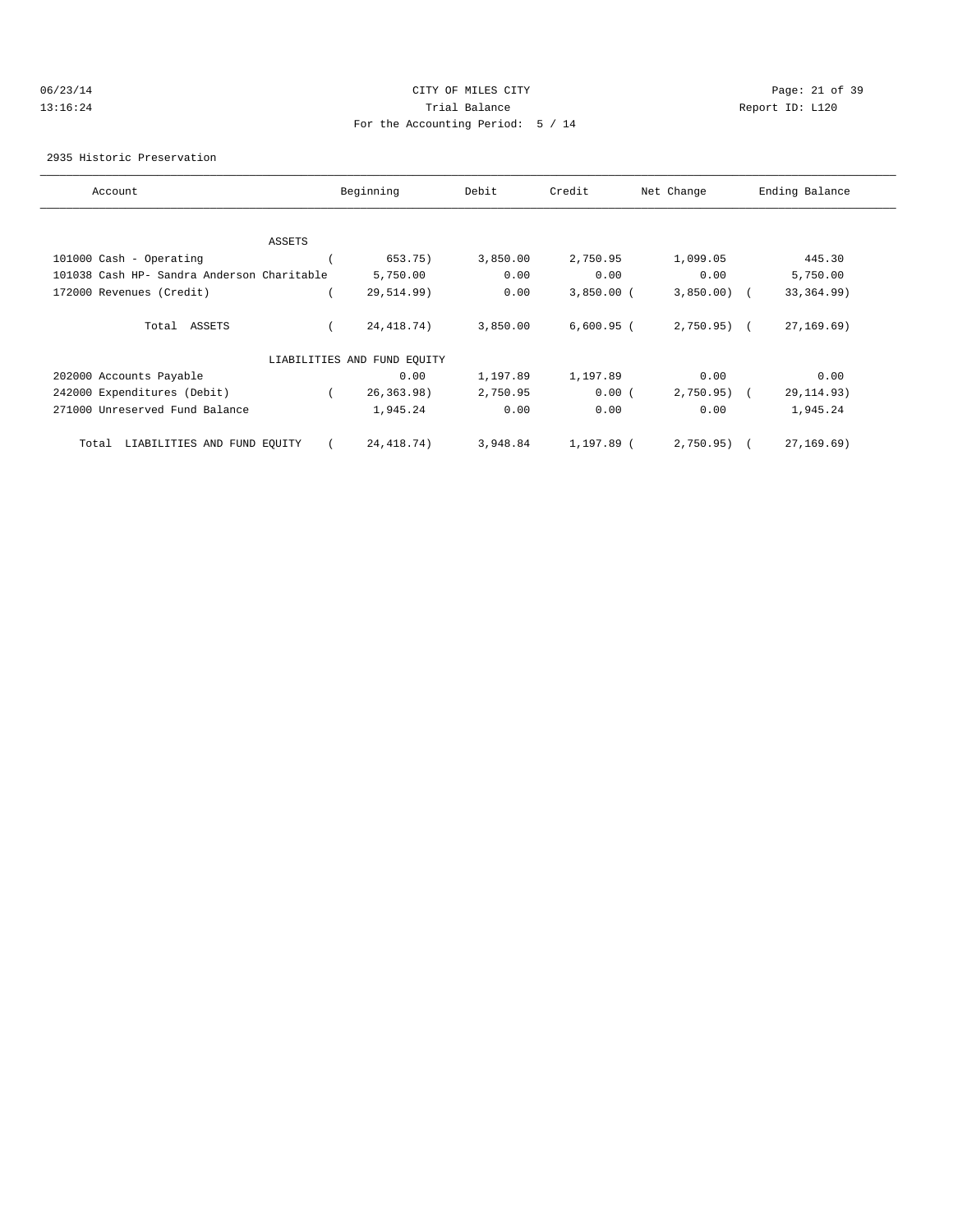| 06/23/14 | CITY OF MILES CITY                | Page: 22 of 39  |  |
|----------|-----------------------------------|-----------------|--|
| 13:16:24 | Trial Balance                     | Report ID: L120 |  |
|          | For the Accounting Period: 5 / 14 |                 |  |

### 2985 RETIRED SENIOR VOLUNTEER PROG (RSVP)

| Account                                    | Beginning                   | Debit     | Credit       | Net Change     | Ending Balance |
|--------------------------------------------|-----------------------------|-----------|--------------|----------------|----------------|
|                                            |                             |           |              |                |                |
| <b>ASSETS</b>                              |                             |           |              |                |                |
| 101000 Cash - Operating                    | 13,894.46)                  | 5,360.90  | $6,975.25$ ( | $1,614.35)$ (  | 15,508.81)     |
| 101004 RSVP Non-Federal Cash Operating-Cus | 14,062.82                   | 1,050.00  | 2,708.81 (   | 1,658.81)      | 12,404.01      |
| 103100 Petty Cash-                         | 200.00                      | 0.00      | 0.00         | 0.00           | 200.00         |
| 172000 Revenues (Credit)                   | 56,636.50)                  | 0.00      | $6,210.90$ ( | $6, 210.90)$ ( | 62,847.40)     |
| Total ASSETS                               | 56, 268.14)                 | 6,410.90  | 15,894.96 (  | $9,484.06$ (   | 65,752.20)     |
|                                            | LIABILITIES AND FUND EQUITY |           |              |                |                |
| 202000 Accounts Payable                    | 0.00                        | 4,685.37  | 4,685.37     | 0.00           | 0.00           |
| 242000 Expenditures (Debit)                | 59, 244.65)                 | 9,684.06  | $200.00$ (   | $9,484.06$ (   | 68,728.71)     |
| 271000 Unreserved Fund Balance             | 2,976.51                    | 0.00      | 0.00         | 0.00           | 2,976.51       |
| LIABILITIES AND FUND EQUITY<br>Total       | 56,268.14)                  | 14,369.43 | 4,885.37 (   | $9,484.06$ (   | 65,752.20)     |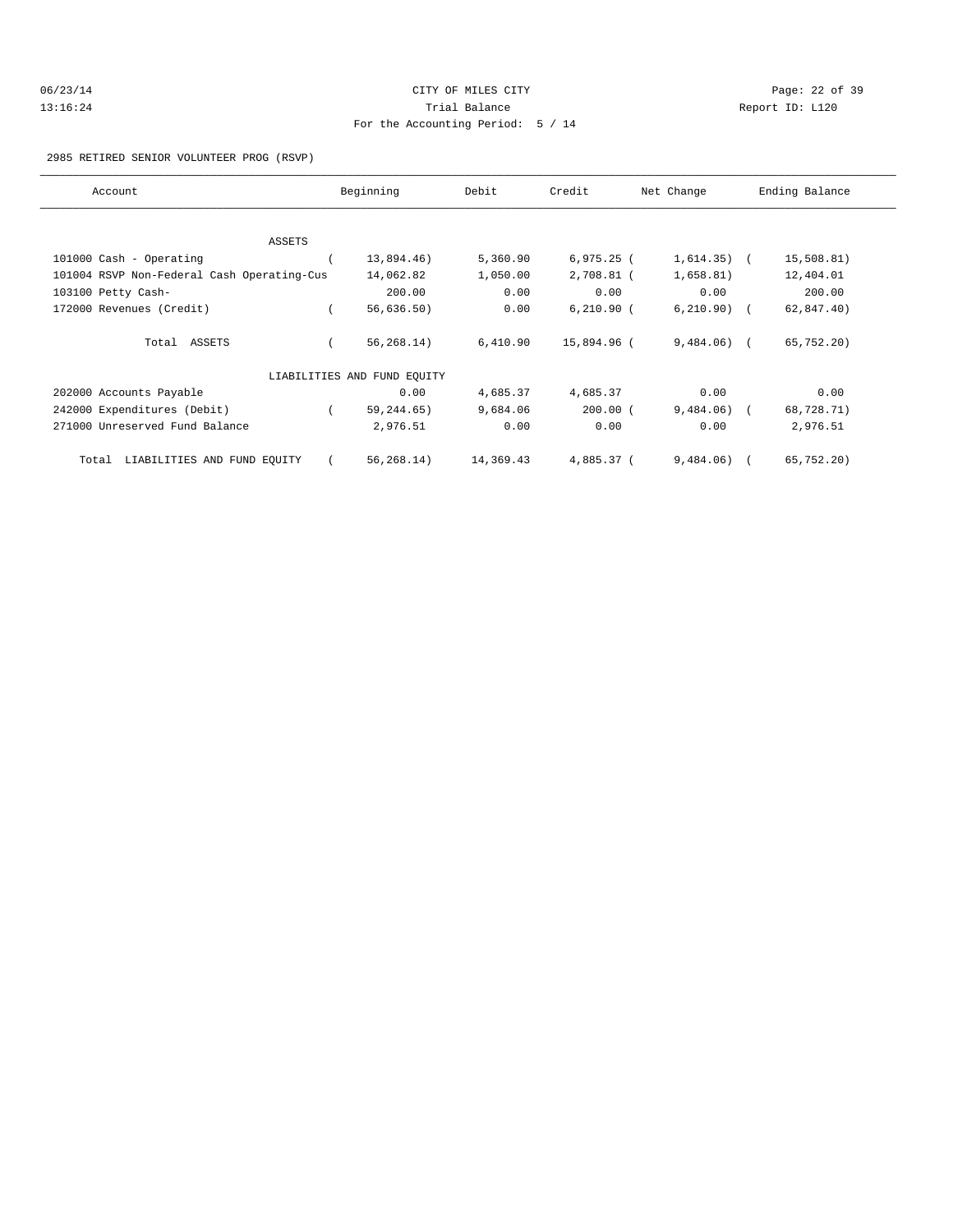| 06/23/14 | CITY OF MILES CITY                | Page: 23 of 39  |  |
|----------|-----------------------------------|-----------------|--|
| 13:16:24 | Trial Balance                     | Report ID: L120 |  |
|          | For the Accounting Period: 5 / 14 |                 |  |

3300 Judgement & Losses-Power Settlement

| Account                              |                             | Beginning | Debit | Credit | Net Change | Ending Balance |
|--------------------------------------|-----------------------------|-----------|-------|--------|------------|----------------|
|                                      | ASSETS                      |           |       |        |            |                |
| 172000 Revenues (Credit)             |                             | 221.05)   | 0.00  | 0.00   | 0.00       | 221.05)        |
| ASSETS<br>Total                      |                             | 221.05)   | 0.00  | 0.00   | 0.00       | 221.05)        |
|                                      | LIABILITIES AND FUND EQUITY |           |       |        |            |                |
| 271000 Unreserved Fund Balance       |                             | 221.05)   | 0.00  | 0.00   | 0.00       | 221.05)        |
| LIABILITIES AND FUND EQUITY<br>Total |                             | 221.05)   | 0.00  | 0.00   | 0.00       | 221.05)        |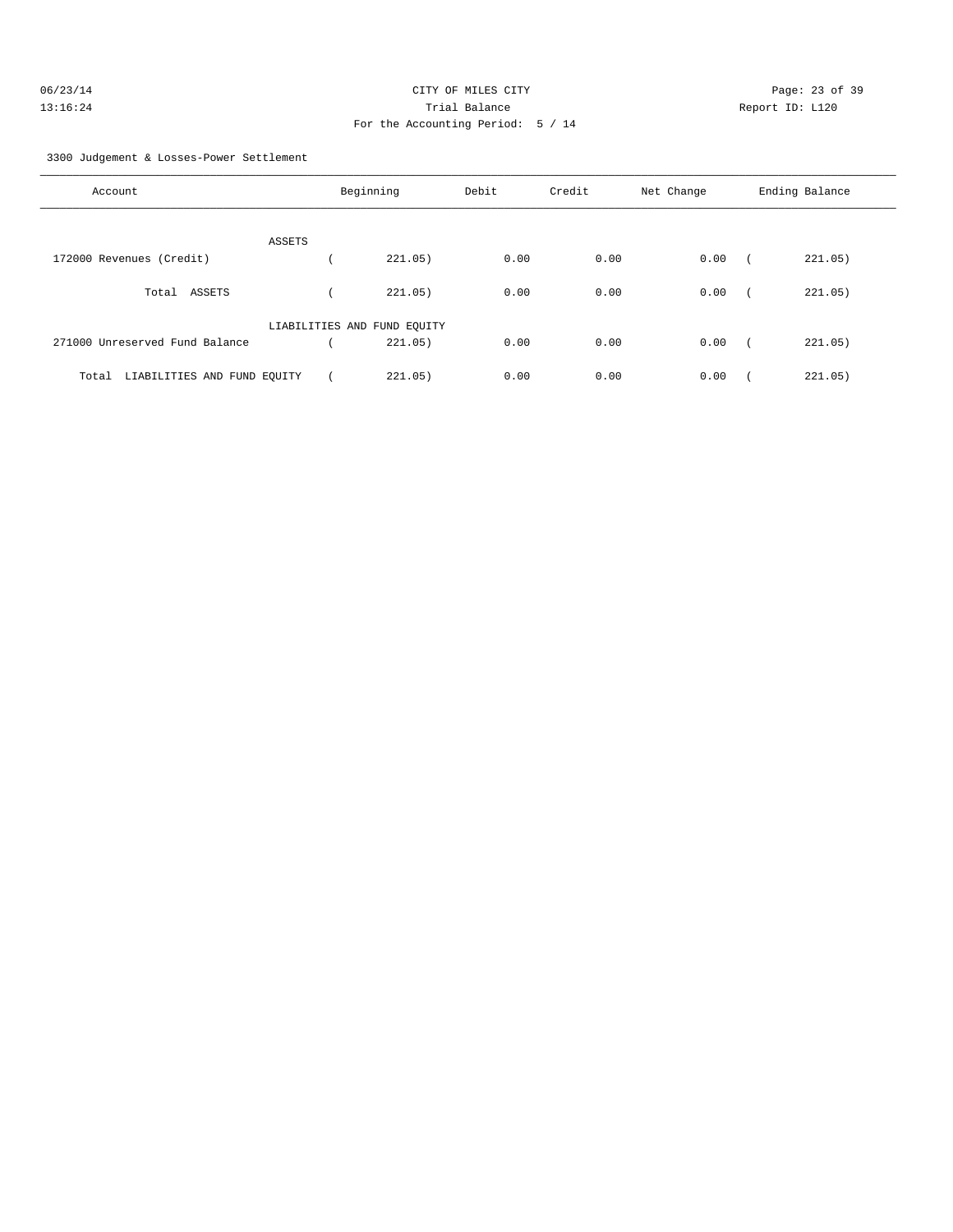### 4000 General Fund Capitol Improvement Fund

| Account                              |        | Beginning                   | Debit     | Credit      | Net Change     | Ending Balance |
|--------------------------------------|--------|-----------------------------|-----------|-------------|----------------|----------------|
|                                      |        |                             |           |             |                |                |
|                                      | ASSETS |                             |           |             |                |                |
| 101000 Cash - Operating              |        | 181, 345.59                 | 46,033.28 | 12,500.00   | 33,533.28      | 214,878.87     |
| 172000 Revenues (Credit)             |        | 210.82)                     | 0.00      | 46,033.28 ( | $46,033,28$ (  | 46, 244. 10)   |
| Total ASSETS                         |        | 181, 134. 77                | 46,033.28 | 58,533.28 ( | 12,500.00)     | 168,634.77     |
|                                      |        | LIABILITIES AND FUND EQUITY |           |             |                |                |
| 202000 Accounts Payable              |        | 0.00                        | 12,500.00 | 12,500.00   | 0.00           | 0.00           |
| 242000 Expenditures (Debit)          |        | 11,719.63)                  | 12,500.00 | 0.00(       | $12,500.00)$ ( | 24, 219.63)    |
| 271000 Unreserved Fund Balance       |        | 192,854.40                  | 0.00      | 0.00        | 0.00           | 192,854.40     |
| LIABILITIES AND FUND EQUITY<br>Total |        | 181, 134. 77                | 25,000.00 | 12,500.00 ( | 12,500.00)     | 168,634.77     |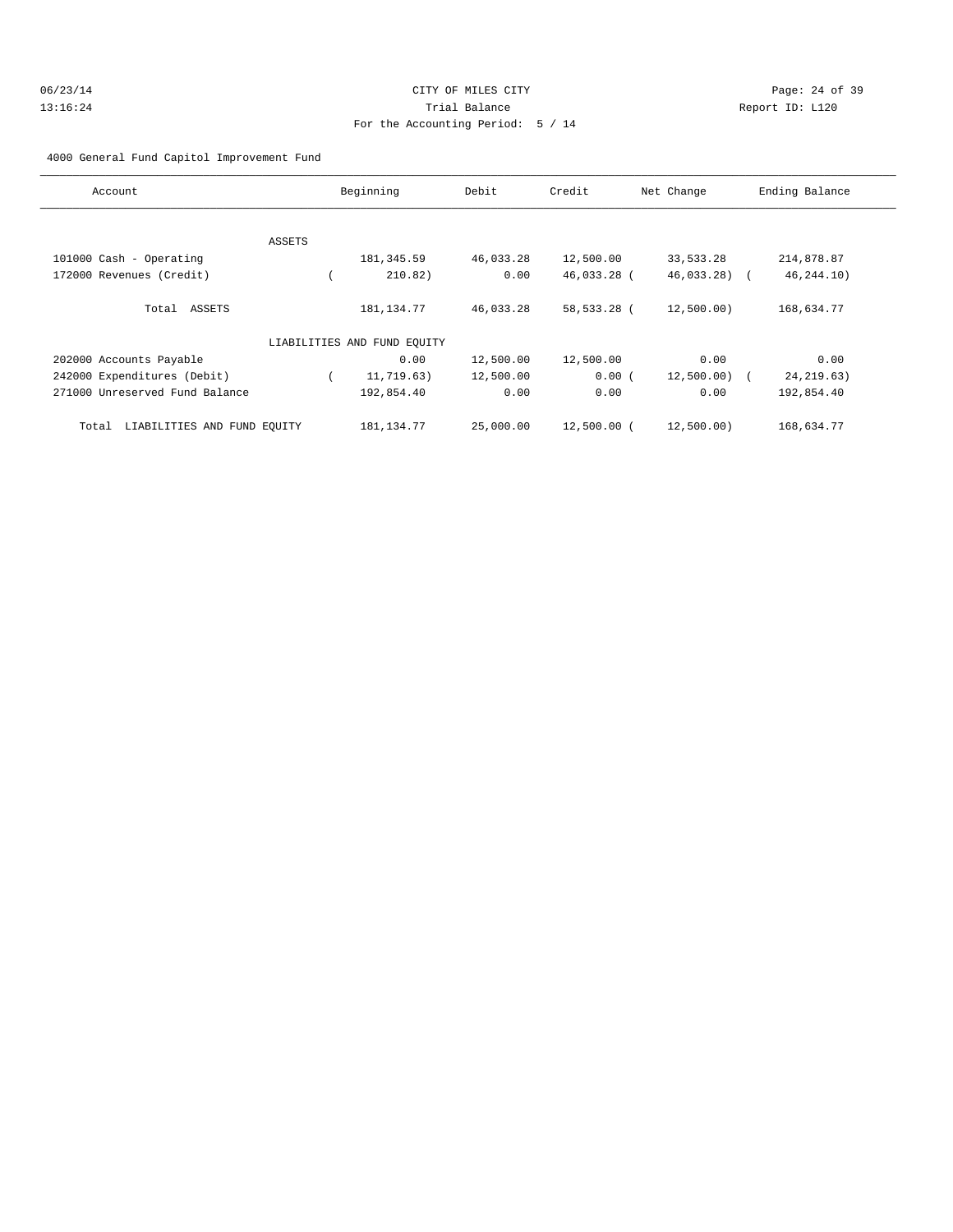| 06/23/14 | CITY OF MILES CITY                | Page: 25 of 39  |
|----------|-----------------------------------|-----------------|
| 13:16:24 | Trial Balance                     | Report ID: L120 |
|          | For the Accounting Period: 5 / 14 |                 |

4060 CAPITAL IMPROV-PUBLIC WORKS

| Account                              |        | Beginning                   | Debit     | Credit      | Net Change   | Ending Balance |
|--------------------------------------|--------|-----------------------------|-----------|-------------|--------------|----------------|
|                                      |        |                             |           |             |              |                |
|                                      | ASSETS |                             |           |             |              |                |
| 101000 Cash - Operating              |        | 40,073.43                   | 20,907.35 | 0.00        | 20,907.35    | 60,980.78      |
| 172000 Revenues (Credit)             |        | 12,414.00)                  | 0.00      | 20,907.35 ( | 20,907.35) ( | 33, 321. 35)   |
| Total ASSETS                         |        | 27,659.43                   | 20,907.35 | 20,907.35   | 0.00         | 27,659.43      |
|                                      |        | LIABILITIES AND FUND EQUITY |           |             |              |                |
| 242000 Expenditures (Debit)          |        | 85,061.25)                  | 0.00      | 0.00        | 0.00         | 85,061.25)     |
| 271000 Unreserved Fund Balance       |        | 112,720.68                  | 0.00      | 0.00        | 0.00         | 112,720.68     |
| LIABILITIES AND FUND EOUITY<br>Total |        | 27,659.43                   | 0.00      | 0.00        | 0.00         | 27,659.43      |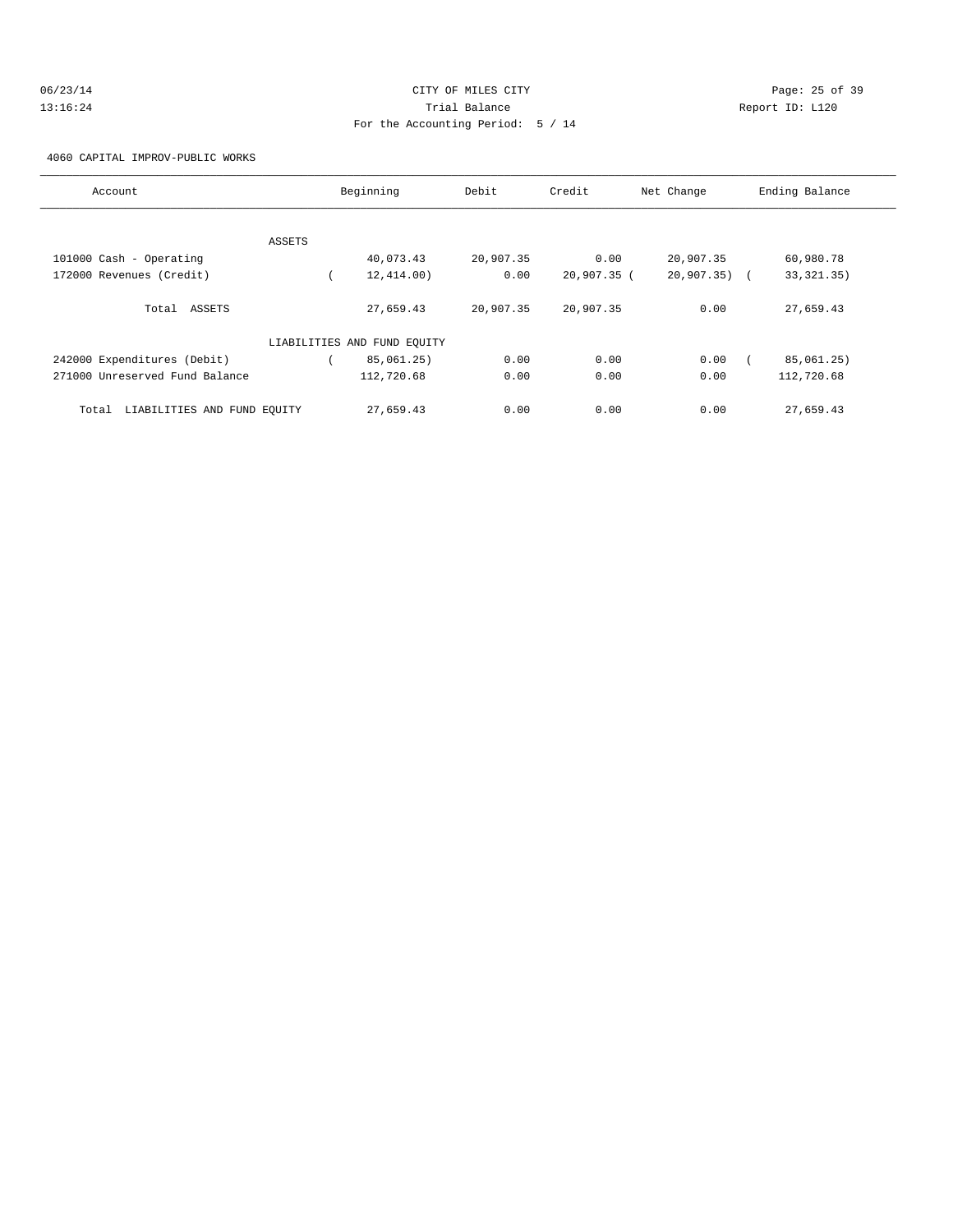### 06/23/14 Page: 26 of 39 13:16:24 Trial Balance Report ID: L120 For the Accounting Period: 5 / 14

#### 5210 WATER UTILITY

| Account                                                   | Beginning                   | Debit      | Credit        | Net Change    | Ending Balance          |
|-----------------------------------------------------------|-----------------------------|------------|---------------|---------------|-------------------------|
| ASSETS                                                    |                             |            |               |               |                         |
| 101000 Cash - Operating                                   | 1,341,442.08                | 130,293.03 | 99,785.44     | 30,507.59     | 1,371,949.67            |
| 101010 Deposit Cash                                       | 32,900.00                   | 2,400.00   | 2,250.00      | 150.00        | 33,050.00               |
| 102113 Cash - NE Water Line Proj                          | 31,232.18                   | 0.00       | 0.00          | 0.00          | 31,232.18               |
| 102240 Cash - Replacement & Depreciation                  | 1,489,589.35                | 0.00       | 0.00          | 0.00          | 1,489,589.35            |
| 102250 Cash - System Devlopment Fees                      | 253, 253. 25                | 4,800.00   | 0.00          | 4,800.00      | 258,053.25              |
| 102270 Cash - Curb Stop Replacement Fee                   | 201,293.79                  | 3,493.71   | 860.76        | 2,632.95      | 203,926.74              |
| 102312 RevBnd/CurYearDebt-DNRC/CarbonTank                 | 57,126.49                   | 12,724.58  | 0.00          | 12,724.58     | 69,851.07               |
| 102313 RevBnd/CurYearDebt-DNRC/NE WtrLine                 | 46,593.72                   | 12,724.58  | 0.00          | 12,724.58     | 59, 318.30              |
| 102315 RevBnd/CurYearDebt-ARRA/NE Water Li                | 6,000.86                    | 1,503.96   | 0.00          | 1,503.96      | 7,504.82                |
| 102322 RevBnd/Reserve-DNRC/CarbonTank                     | 153,009.00                  | 0.00       | 0.00          | 0.00          | 153,009.00              |
| 102323 RevBnd/Reserve-DNRC/NE WtrLine                     | 128,653.00                  | 0.00       | 0.00          | 0.00          | 128,653.00              |
| 102325 RevBnd/Reserve-ARRA B-NE Waterline                 | 18,245.00                   | 0.00       | 0.00          | 0.00          | 18,245.00               |
| 103000 Petty Cash                                         | 330.00                      | 0.00       | 0.00          | 0.00          | 330.00                  |
| 122000 Accounts Receivable                                | 157,519.12                  | 147,666.13 | 131,892.44    | 15,773.69     | 173,292.81              |
| 122020 Accounts Receivable-\$2.00 State Ass               | 22.00                       | 0.00       | 2.00(         | 2.00)         | 20.00                   |
| 172000 Revenues (Credit)                                  | 1,664,428.92)               | 258.61     | 150,812.37 (  | 150, 553. 76) | 1,814,982.68)           |
| 181000 Land                                               | 41,844.00                   | 0.00       | 0.00          | 0.00          | 41,844.00               |
| 182000 Buildings                                          | 22,997.00                   | 0.00       | 0.00          | 0.00          | 22,997.00               |
| 182100 Allowance for Depr - Buildings (Cre(               | 22,997.00)                  | 0.00       | 0.00          | 0.00          | 22,997.00)              |
| 186000 Machinery and Equipment                            | 359,087.70                  | 0.00       | 0.00          | 0.00          | 359,087.70              |
| 186100 Allowance for Depr - Machinery & Eq(               | 235, 352.00)                | 0.00       | 0.00          | 0.00          | 235, 352.00)            |
| 188000 Const. Work in Progress-NE Wtr Line                | 1,100,359.57                | 0.00       | 0.00          | 0.00          | 1,100,359.57            |
| 189100 Source of Supply                                   | 3, 427, 537.49              | 0.00       | 0.00          | 0.00          | 3, 427, 537.49          |
| 189110 Allowance for Depreciation - Source(               | 342,949.00)                 | 0.00       | 0.00          | 0.00          | 342,949.00)<br>$\left($ |
| 189300 Treatment Plant                                    | 3,716,158.00                | 0.00       | 0.00          | 0.00          | 3,716,158.00            |
| 189310 Allowance for Depr - Treatment Plan( 1,724,417.00) |                             | 0.00       | 0.00          | 0.00          | (1, 724, 417.00)        |
| 189400 Transmission & Distribution                        | 11, 441, 963.97             | 0.00       | 0.00          | 0.00          | 11, 441, 963.97         |
| 189410 Allowance for Depr - Trans & Distri( 3,080,832.00) |                             | 0.00       | 0.00          | 0.00          | 3,080,832.00)           |
| Total ASSETS                                              | 16,956,181.65               | 315,864.60 | 385,603.01 (  | 69,738.41)    | 16,886,443.24           |
|                                                           | LIABILITIES AND FUND EQUITY |            |               |               |                         |
| 202000 Accounts Payable                                   | 0.00                        | 17,592.56  | 17,592.56     | 0.00          | 0.00                    |
| 202100 Accounts Payable<br>$\overline{(\ }$               | 0.50)                       | 0.00       | 0.00          | 0.00          | 0.50)                   |
| 214000 Deposits Payable                                   | 32,900.00                   | 2,250.00   | 2,400.00      | 150.00        | 33,050.00               |
| 214010 Refunds Payable                                    | 21.33)                      | 179.62     | 179.62        | 0.00          | 21.33)                  |
| 231000 BONDS PAYABLE                                      | 5,150,268.00                | 0.00       | 0.00          | 0.00          | 5,150,268.00            |
| 238000 Other Post Employment Benefits                     | 21,714.00                   | 0.00       | 0.00          | 0.00          | 21,714.00               |
| 239000 Compensated Absences Payable                       | 86,051.00                   | 0.00       | 0.00          | 0.00          | 86,051.00               |
| 242000 Expenditures (Debit)                               | 1,451,005.65)               | 69,939.36  | 50.95(        | 69,888.41)    | 1,520,894.06)           |
| 250300 Reserve Revenue Bond - Current Debt                | 323, 303.85                 | 0.00       | 0.00          | 0.00          | 323, 303.85             |
| 250500 Reserve - System Dev Fees                          | 171,098.25                  | 0.00       | 0.00          | 0.00          | 171,098.25              |
| 250600 Reserve for Replacement & Depreciat                | 1,351,889.30                | 0.00       | 0.00          | 0.00          | 1,351,889.30            |
| 271000 Unreserved Fund Balance                            | 3,954,118.28                | 0.00       | 0.00          | 0.00          | 3,954,118.28            |
| 272000 Unreserved Retained Earnings                       | 7,315,866.45                | 0.00       | 0.00          | 0.00          | 7, 315, 866.45          |
| Total LIABILITIES AND FUND EQUITY                         | 16,956,181.65               | 89,961.54  | 20, 223. 13 ( | 69,738.41)    | 16,886,443.24           |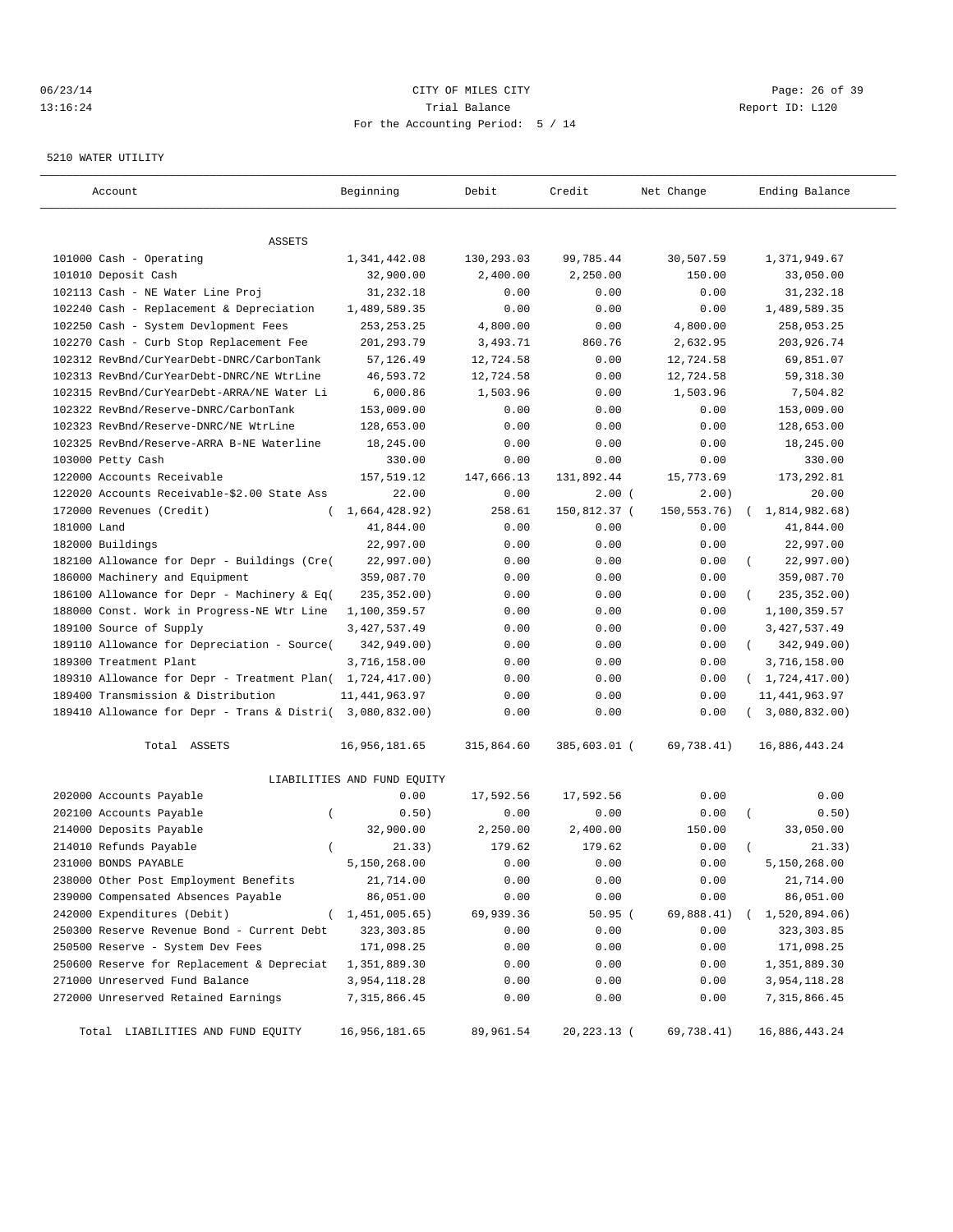### 06/23/14 Page: 27 of 39 13:16:24 Trial Balance Report ID: L120 For the Accounting Period: 5 / 14

### 5310 SEWER UTILITY

| Account                                                   | Beginning                   | Debit      | Credit       | Net Change  | Ending Balance   |
|-----------------------------------------------------------|-----------------------------|------------|--------------|-------------|------------------|
| <b>ASSETS</b>                                             |                             |            |              |             |                  |
| 101000 Cash - Operating                                   | 528,941.82                  | 90,191.38  | 69,042.24    | 21, 149. 14 | 550,090.96       |
| 102240 Cash - Replacement & Depreciation                  | 195,098.39                  | 0.00       | 0.00         | 0.00        | 195,098.39       |
| 102250 Cash - System Devlopment Fees                      | 130,290.91                  | 720.00     | 0.00         | 720.00      | 131,010.91       |
| 102280 WWtr Treatment Plant-Phase I Constr                | 575,694.46                  | 0.00       | 0.00         | 0.00        | 575,694.46       |
| 102316 RevBnd/CurYearDebt-Phase 1 Haynes L                | 133,624.78                  | 8,432.08   | 0.00         | 8,432.08    | 142,056.86       |
| 102390 REV BOND/RESERVE-Sewer Phase 1                     | 121,506.00                  | 0.00       | 0.00         | 0.00        | 121,506.00       |
| 122000 Accounts Receivable                                | 110,002.98                  | 90,256.40  | 88,460.43    | 1,795.97    | 111,798.95       |
| 132000 Due From Government (Short Term)                   | 208,183.00                  | 0.00       | 0.00         | 0.00        | 208,183.00       |
| 172000 Revenues (Credit)                                  | 1,534,907.49)<br>$\left($   | 6.48       | 92,662.88 (  | 92,656.40)  | 1,627,563.89     |
| 181000 Land                                               | 2.00                        | 0.00       | 0.00         | 0.00        | 2.00             |
| 186000 Machinery and Equipment                            | 605,138.18                  | 0.00       | 0.00         | 0.00        | 605,138.18       |
| 186100 Allowance for Depr - Machinery & Eq(               | 350, 377.00)                | 0.00       | 0.00         | 0.00        | 350, 377.00)     |
| 188000 Const. Work in Progress-NE Wtr Line                | 1,511,028.07                | 0.00       | 0.00         | 0.00        | 1,511,028.07     |
| 189300 Treatment Plant                                    | 2,595,500.05                | 0.00       | 0.00         | 0.00        | 2,595,500.05     |
| 189310 Allowance for Depr - Treatment Plan(               | 1,194,464.00)               | 0.00       | 0.00         | 0.00        | (1, 194, 464.00) |
| 189400 Transmission & Distribution                        | 4,028,819.40                | 0.00       | 0.00         | 0.00        | 4,028,819.40     |
| 189410 Allowance for Depr - Trans & Distri( 1,104,790.00) |                             | 0.00       | 0.00         | 0.00        | 1, 104, 790.00)  |
| Total ASSETS                                              | 6,559,291.55                | 189,606.34 | 250,165.55 ( | 60, 559.21) | 6,498,732.34     |
|                                                           | LIABILITIES AND FUND EQUITY |            |              |             |                  |
| 202000 Accounts Payable                                   | 0.00                        | 21,858.14  | 21,858.14    | 0.00        | 0.00             |
| 214010 Refunds Payable                                    | 21.33                       | 0.00       | 0.00         | 0.00        | 21.33            |
| 231300 Bonds Pay 1979 Issue                               | 1,071,239.60                | 0.00       | 0.00         | 0.00        | 1,071,239.60     |
| 238000 Other Post Employment Benefits                     | 15,934.00                   | 0.00       | 0.00         | 0.00        | 15,934.00        |
| 239000 Compensated Absences Payable                       | 53,350.00                   | 0.00       | 0.00         | 0.00        | 53,350.00        |
| 242000 Expenditures (Debit)<br>$\left($                   | 1, 134, 386.95)             | 60,610.16  | 50.95(       | 60, 559.21) | 1,194,946.16)    |
| 250500 Reserve - System Dev Fees                          | 82,925.91                   | 0.00       | 0.00         | 0.00        | 82,925.91        |
| 250600 Reserve for Replacement & Depreciat                | 1,666,491.83                | 0.00       | 0.00         | 0.00        | 1,666,491.83     |
| 271000 Unreserved Fund Balance                            | 1,121,110.25                | 0.00       | 0.00         | 0.00        | 1, 121, 110.25   |
| 272000 Unreserved Retained Earnings                       | 3,682,605.58                | 0.00       | 0.00         | 0.00        | 3,682,605.58     |
| Total LIABILITIES AND FUND EQUITY                         | 6,559,291.55                | 82,468.30  | 21,909.09 (  | 60, 559.21) | 6,498,732.34     |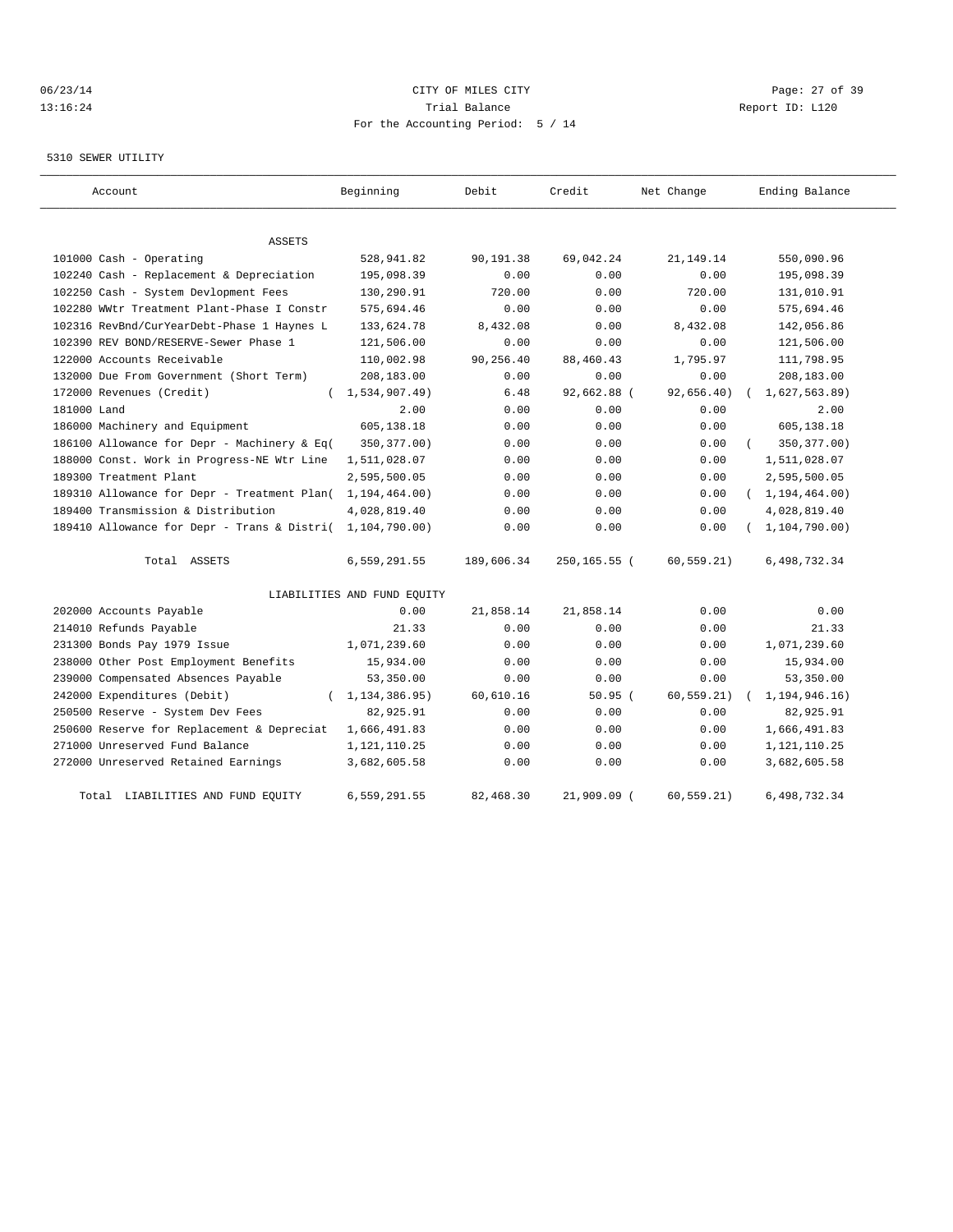# 06/23/14 Page: 28 of 39 13:16:24 Trial Balance Report ID: L120 For the Accounting Period: 5 / 14

5510 AMBULANCE FUND

| Account                                     |          | Beginning                   | Debit        | Credit       | Net Change   |            | Ending Balance |
|---------------------------------------------|----------|-----------------------------|--------------|--------------|--------------|------------|----------------|
| ASSETS                                      |          |                             |              |              |              |            |                |
| 101000 Cash - Operating                     |          | 366,635.24)                 | 36,702.73    | 38,953.95 (  | 2, 251, 22)  | $\sqrt{2}$ | 368,886.46)    |
| 113210 Taxes Receivable - Real 2010         |          | 0.01                        | 0.00         | 0.00         | 0.00         |            | 0.01           |
| 113211 Taxes Receivable - Real 2011         |          | 19.89                       | 0.00         | 0.00         | 0.00         |            | 19.89          |
| 113212 Taxes Receivable- Real 2012          |          | 0.52                        | 0.00         | 0.00         | 0.00         |            | 0.52           |
| 113213 Tax Receivables Real-2013            |          | 2,800.01                    | 0.00         | $2,496.58$ ( | 2,496.58)    |            | 303.43         |
| 115208 Taxes Receivable - Personal 2008     |          | 0.12                        | 0.00         | 0.00         | 0.00         |            | 0.12           |
| 115212 Taxes Receivable Personal 2012       |          | 0.02                        | 0.00         | 0.00         | 0.00         |            | 0.02           |
| 115213 Taxes Receivable Personal 2013       |          | 1.25                        | 0.00         | 0.00         | 0.00         |            | 1.25           |
| 115214 Taxes Receivable Personal 2014       |          | 45.12                       | 216.60       | 61.68        | 154.92       |            | 200.04         |
| 116000 Protested Taxes Receivable - Reals ( |          | 5.97)                       | 0.00         | 0.00         | 0.00         |            | 5.97)          |
| 122000 Accounts Receivable                  |          | 276,385.16                  | 96,364.00    | 75,348.79    | 21,015.21    |            | 297,400.37     |
| 122100 Acct Receivable                      |          | 242, 110.73)                | 0.00         | 0.00         | 0.00         |            | 242, 110.73)   |
| 172000 Revenues (Credit)                    |          | 654, 258.46)                | 0.00         | 100,371.98 ( | 100,371.98)  | $\sqrt{2}$ | 754,630.44)    |
| 186000 Machinery and Equipment              |          | 372,186.93                  | 0.00         | 0.00         | 0.00         |            | 372,186.93     |
| 186100 Allowance for Depr - Machinery & Eq( |          | 196,477.00)                 | 0.00         | 0.00         | 0.00         |            | 196,477.00)    |
| Total ASSETS                                | $\left($ | 808,048.37)                 | 133, 283. 33 | 217,232.98 ( | 83,949.65) ( |            | 891,998.02)    |
|                                             |          | LIABILITIES AND FUND EQUITY |              |              |              |            |                |
| 202000 Accounts Payable                     |          | 0.00                        | 9,257.38     | 9,257.38     | 0.00         |            | 0.00           |
| 223100 Deferred Revenue - Real Prop Taxes   |          | 2,612.36                    | 2,496.58     | 0.00(        | 2,496.58)    |            | 115.78         |
| 223200 Deferred Revenue - Pers Prop Taxes   |          | 16.89                       | 61.68        | 216.60       | 154.92       |            | 171.81         |
| 235000 CONTRACTS/NOTES/LOANS PAYABLE        |          | 90,632.19                   | 0.00         | 0.00         | 0.00         |            | 90,632.19      |
| 238000 Other Post Employment Benefits       |          | 14,917.00                   | 0.00         | 0.00         | 0.00         |            | 14,917.00      |
| 239000 Compensated Absences Payable         |          | 44,006.00                   | 0.00         | 0.00         | 0.00         |            | 44,006.00      |
| 242000 Expenditures (Debit)                 |          | 772,972.67)                 | 81,607.99    | 0.00(        | 81,607.99)   |            | 854,580.66)    |
| 271000 Unreserved Fund Balance              |          | 78,043.49                   | 0.00         | 0.00         | 0.00         |            | 78,043.49      |
| 272000 Unreserved Retained Earnings         | $\left($ | 265, 303.63)                | 0.00         | 0.00         | 0.00         |            | 265, 303.63)   |
| Total LIABILITIES AND FUND EQUITY           |          | 808,048.37)                 | 93, 423, 63  | 9,473.98 (   | 83,949.65)   |            | 891,998.02)    |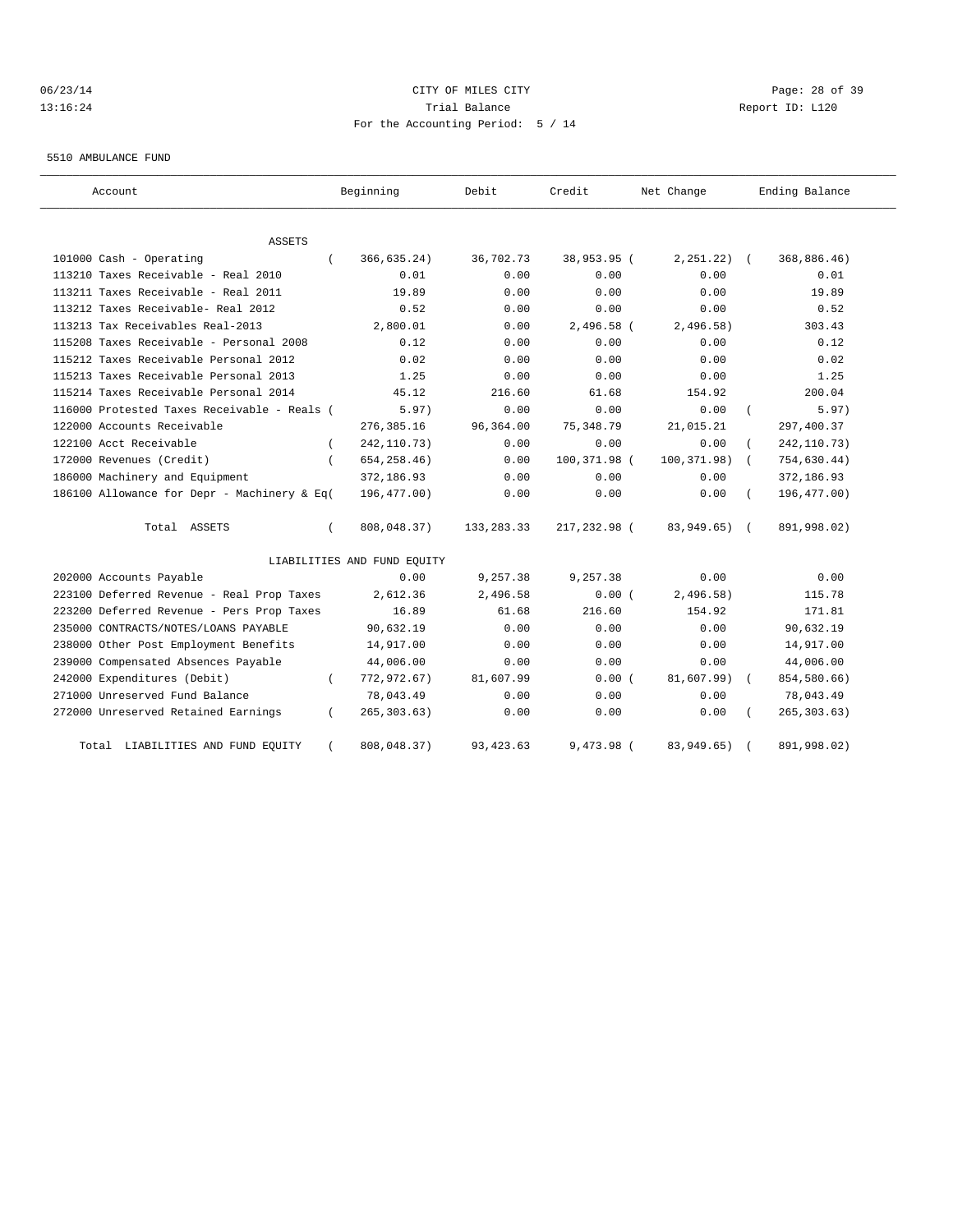# 06/23/14 Page: 29 of 39 13:16:24 Trial Balance Report ID: L120 For the Accounting Period: 5 / 14

5610 AIRPORT OPERATING

| Account                                         | Beginning                   | Debit       | Credit       | Net Change  | Ending Balance            |
|-------------------------------------------------|-----------------------------|-------------|--------------|-------------|---------------------------|
| <b>ASSETS</b>                                   |                             |             |              |             |                           |
| 101000 Cash - Operating                         | 19,254.56                   | 46,882.03   | 117,039.54 ( | 70, 157.51) | 50, 902.95)<br>$\sqrt{2}$ |
| 101100 Cash-FAA Grant/St Loan-2008              | 6,673.74                    | 0.00        | 0.00         | 0.00        | 6,673.74                  |
| 102230 Cash - Surplus/Credit Card Acct          | 100.00                      | 21,104.73   | 21,104.73    | 0.00        | 100.00                    |
| 103000 Petty Cash                               | 100.00                      | 0.00        | 0.00         | 0.00        | 100.00                    |
| 113211 Taxes Receivable - Real 2011             | 11.89                       | 0.00        | 0.00         | 0.00        | 11.89                     |
| 113212 Taxes Receivable- Real 2012              | 0.78                        | 0.00        | 0.00         | 0.00        | 0.78                      |
| 113213 Tax Receivables Real-2013                | 4,199.69                    | 0.00        | 3,744.58 (   | 3,744.58)   | 455.11                    |
| 115208 Taxes Receivable - Personal 2008         | 0.19                        | 0.00        | 0.00         | 0.00        | 0.19                      |
| 115212 Taxes Receivable Personal 2012           | 0.01                        | 0.00        | 0.00         | 0.00        | 0.01                      |
| 115213 Taxes Receivable Personal 2013           | 1.86                        | 0.00        | 0.00         | 0.00        | 1.86                      |
| 115214 Taxes Receivable Personal 2014           | 67.69                       | 324.87      | 92.53        | 232.34      | 300.03                    |
| 116000 Protested Taxes Receivable - Reals (     | 18.13)                      | 0.00        | 0.00         | 0.00        | 18.13)                    |
| 132000 Due From Government (Short Term)         | 427.00                      | 0.00        | 0.00         | 0.00        | 427.00                    |
| 141000 Prepaid Expense                          | 4,500.00                    | 0.00        | 0.00         | 0.00        | 4,500.00                  |
| 172000 Revenues (Credit)<br>$\left($            | 523,862.14)                 | 0.00        | 46,882.03 (  | 46,882.03)  | 570,744.17)<br>$\left($   |
| 181000 Land                                     | 19,983.00                   | 0.00        | 0.00         | 0.00        | 19,983.00                 |
| 182000 Buildings                                | 677,537.00                  | 0.00        | 0.00         | 0.00        | 677,537.00                |
| 182100 Allowance for Depr - Buildings (Cre(     | 327,092.00)                 | 0.00        | 0.00         | 0.00        | 327,092.00)<br>$\left($   |
| 184000 Improvements Other Than Buildings        | 8,543,759.48                | 0.00        | 0.00         | 0.00        | 8,543,759.48              |
| 184100 Allowance for Depr - Imp Other Than (    | $2,014,575.00$ )            | 0.00        | 0.00         | 0.00        | (2,014,575.00)            |
| 186000 Machinery and Equipment                  | 836, 463.59                 | 0.00        | 0.00         | 0.00        | 836, 463.59               |
| 186100 Allowance for Depr - Machinery & Eq(     | 277,523.00)                 | 0.00        | 0.00         | 0.00        | 277,523.00)               |
| 188000 Const. Work in Progress-NE Wtr Line      | 27,005.00                   | 0.00        | 0.00         | 0.00        | 27,005.00                 |
| Total ASSETS                                    | 6,997,015.21                | 68, 311.63  | 188,863.41 ( | 120,551.78) | 6,876,463.43              |
|                                                 | LIABILITIES AND FUND EQUITY |             |              |             |                           |
| 202000 Accounts Payable                         | 0.00                        | 104,517.59  | 104,517.59   | 0.00        | 0.00                      |
| 223100 Deferred Revenue - Real Prop Taxes       | 3,900.76                    | 3,744.58    | 0.00(        | 3,744.58)   | 156.18                    |
| 223200 Deferred Revenue - Pers Prop Taxes       | 23.87                       | 92.53       | 324.87       | 232.34      | 256.21                    |
| 235150 LTrm Pay/MT Aeronautics                  | 24,605.00                   | 0.00        | 0.00         | 0.00        | 24,605.00                 |
| 238000 Other Post Employment Benefits           | 4,173.00                    | 0.00        | 0.00         | 0.00        | 4,173.00                  |
| 239000 Compensated Absences Payable             | 6, 126.00                   | 0.00        | 0.00         | 0.00        | 6, 126.00                 |
| 242000 Expenditures (Debit)<br>$\overline{(\ }$ | 596,723.04)                 | 117,039.54  | 0.00(        | 117,039.54) | 713,762.58)               |
| 250600 Reserve for Replacement & Depreciat      | 18,913.67                   | 0.00        | 0.00         | 0.00        | 18,913.67                 |
| 271000 Unreserved Fund Balance                  | 1,719.00)                   | 0.00        | 0.00         | 0.00        | 1,719.00)                 |
| 272000 Unreserved Retained Earnings             | 7,537,714.95                | 0.00        | 0.00         | 0.00        | 7,537,714.95              |
| Total LIABILITIES AND FUND EQUITY               | 6,997,015.21                | 225, 394.24 | 104,842.46 ( | 120,551.78) | 6,876,463.43              |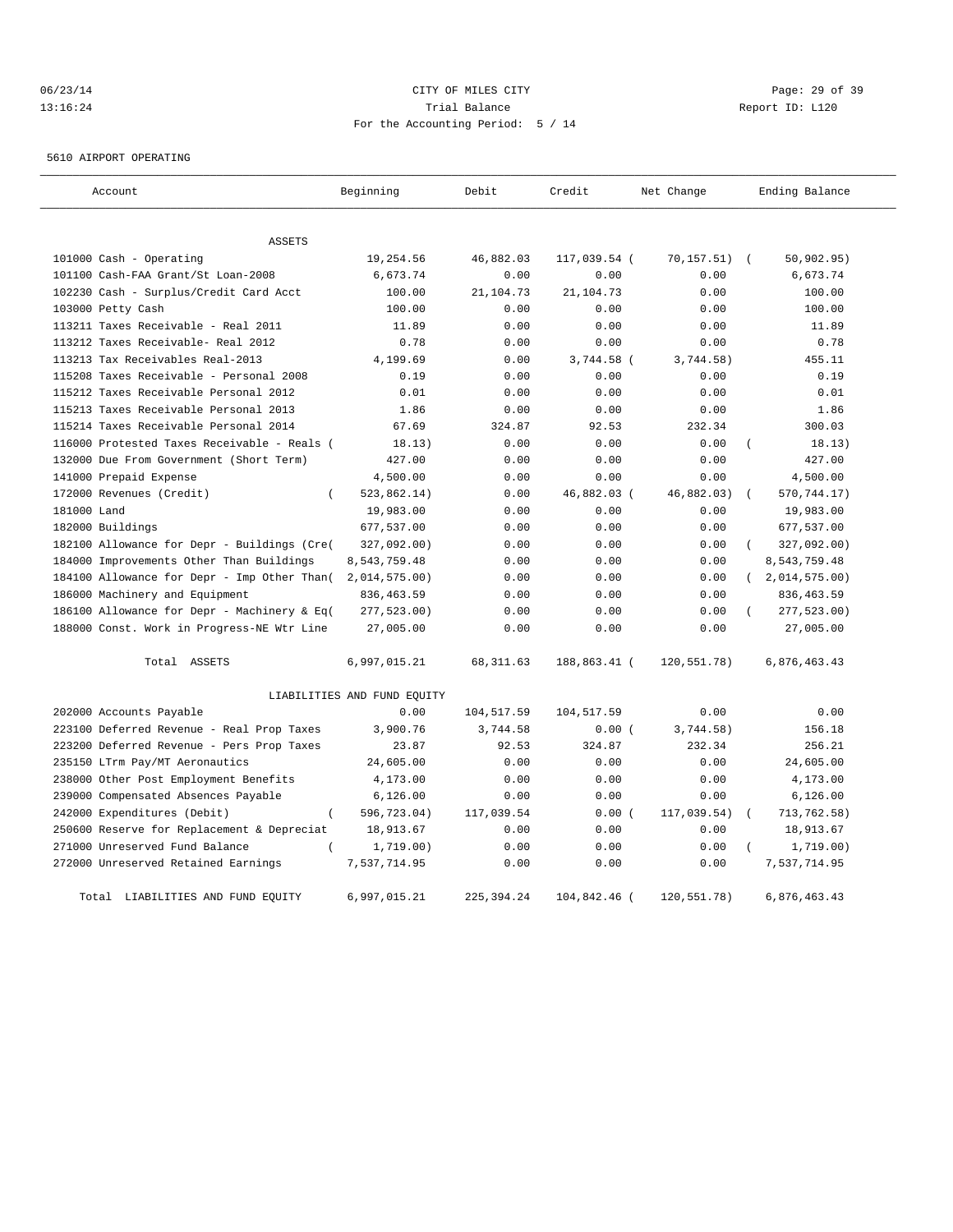# 06/23/14 Page: 30 of 39 13:16:24 Trial Balance Report ID: L120 For the Accounting Period: 5 / 14

#### 6040 PUBLIC WORKS

| Account                              | Beginning                   | Debit     | Credit       | Net Change    | Ending Balance |  |
|--------------------------------------|-----------------------------|-----------|--------------|---------------|----------------|--|
|                                      |                             |           |              |               |                |  |
| ASSETS                               |                             |           |              |               |                |  |
| 101000 Cash - Operating              | 105,806.96                  | 0.00      | $9,804.10$ ( | 9,804.10)     | 96,002.86      |  |
| 172000 Revenues (Credit)             | 118,053.53)                 | 0.00      | 0.00         | 0.00          | 118,053.53)    |  |
| Total ASSETS                         | 12,246.57)                  | 0.00      | $9,804.10$ ( | $9,804.10)$ ( | 22,050.67)     |  |
|                                      | LIABILITIES AND FUND EQUITY |           |              |               |                |  |
| 202000 Accounts Payable              | 0.00                        | 438.71    | 438.71       | 0.00          | 0.00           |  |
| 239000 Compensated Absences Payable  | 11,902.00                   | 0.00      | 0.00         | 0.00          | 11,902.00      |  |
| 242000 Expenditures (Debit)          | 120,884.02)                 | 9,804.10  | 0.00(        | 9,804.10)     | 130,688.12)    |  |
| 271000 Unreserved Fund Balance       | 587,940.98)                 | 0.00      | 0.00         | 0.00          | 587,940.98)    |  |
| 272000 Unreserved Retained Earnings  | 684, 676.43                 | 0.00      | 0.00         | 0.00          | 684, 676.43    |  |
| LIABILITIES AND FUND EQUITY<br>Total | 12,246.57)                  | 10,242.81 | 438.71 (     | 9,804.10)     | 22,050.67)     |  |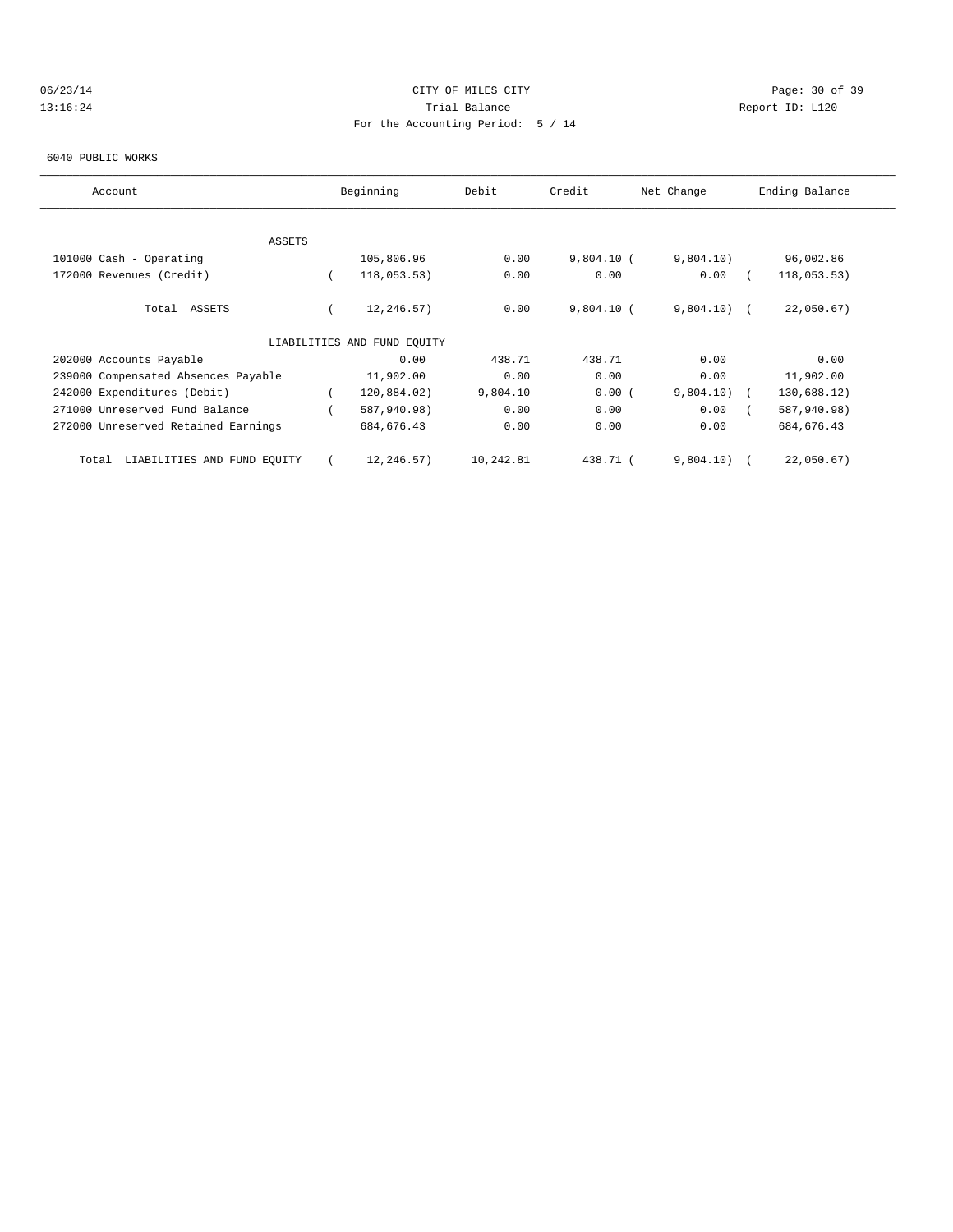### 06/23/14 Page: 31 of 39 13:16:24 Trial Balance Report ID: L120 For the Accounting Period: 5 / 14

# 7370 TBID

| Account                              | Beginning                   | Debit     | Credit    | Net Change | Ending Balance |
|--------------------------------------|-----------------------------|-----------|-----------|------------|----------------|
|                                      |                             |           |           |            |                |
|                                      | ASSETS                      |           |           |            |                |
| 101000 Cash - Operating              | 6,004.00                    | 10,573.00 | 6,004.00  | 4,569.00   | 10,573.00      |
| Total ASSETS                         | 6,004.00                    | 10,573.00 | 6,004.00  | 4,569.00   | 10,573.00      |
|                                      | LIABILITIES AND FUND EQUITY |           |           |            |                |
| 202000 Accounts Payable              | 0.00                        | 6,004.00  | 6,004.00  | 0.00       | 0.00           |
| 212500 Due to Others                 | 6,004.00                    | 6,004.00  | 10,573.00 | 4,569.00   | 10,573.00      |
| LIABILITIES AND FUND EQUITY<br>Total | 6,004.00                    | 12,008.00 | 16,577.00 | 4,569.00   | 10,573.00      |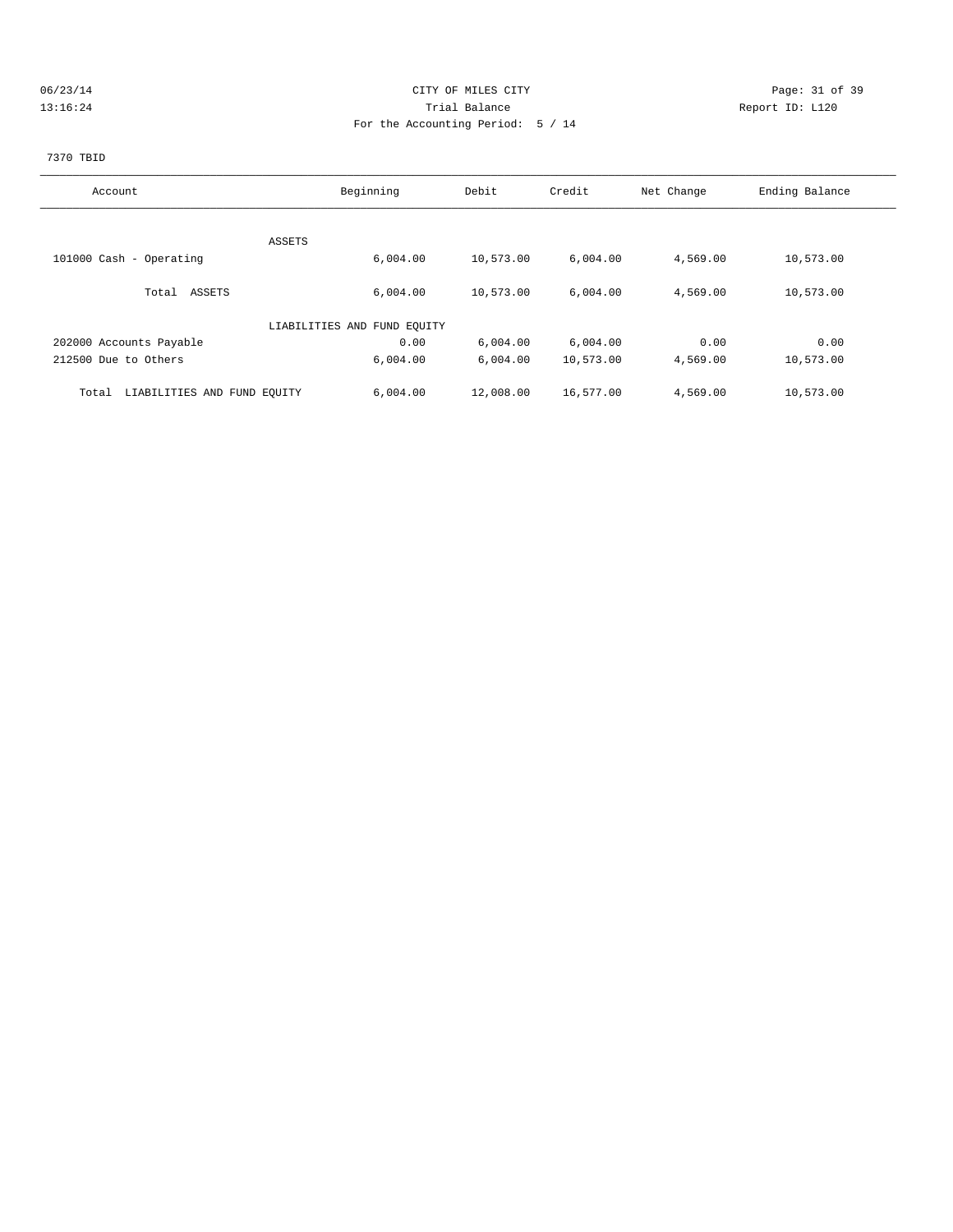| 06/23/14 | CITY OF MILES CITY                |                 | Page: 32 of 39 |  |
|----------|-----------------------------------|-----------------|----------------|--|
| 13:16:24 | Trial Balance                     | Report ID: L120 |                |  |
|          | For the Accounting Period: 5 / 14 |                 |                |  |

7467 Law Enforcement Academy Surcharge

| Account                                   | Beginning                   | Debit  | Credit | Net Change | Ending Balance |
|-------------------------------------------|-----------------------------|--------|--------|------------|----------------|
| ASSETS                                    |                             |        |        |            |                |
| 101000 Cash - Operating                   | 834.35                      | 860.75 | 0.00   | 860.75     | 1,695.10       |
| ASSETS<br>Total                           | 834.35                      | 860.75 | 0.00   | 860.75     | 1,695.10       |
|                                           | LIABILITIES AND FUND EQUITY |        |        |            |                |
| 212200 Due to Federal, Soc Sec & Medicare | 834.35                      | 0.00   | 860.75 | 860.75     | 1,695.10       |
| LIABILITIES AND FUND EQUITY<br>Total      | 834.35                      | 0.00   | 860.75 | 860.75     | 1,695.10       |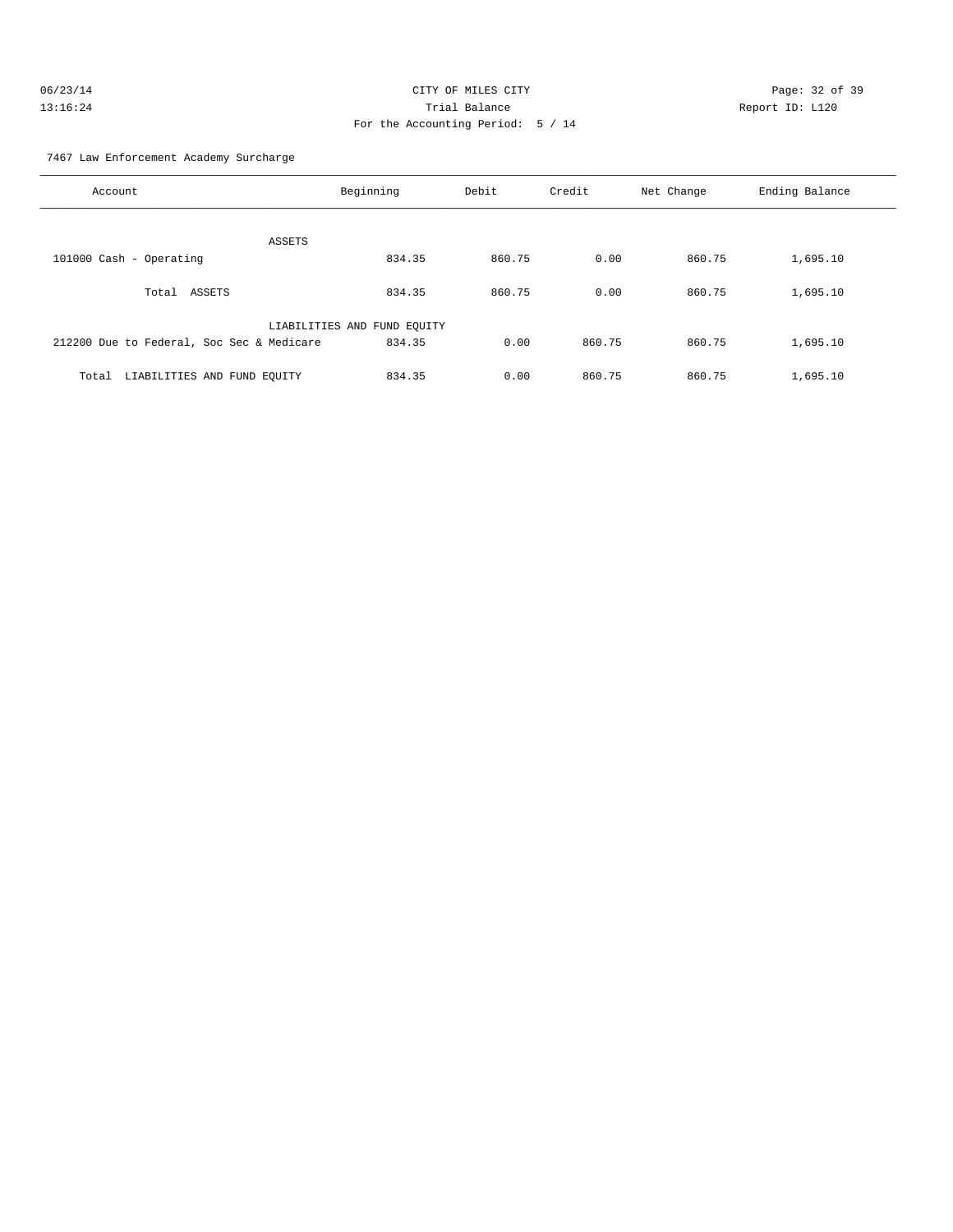| 06/23/14 | CITY OF MILES CITY                | Page: 33 of 39  |
|----------|-----------------------------------|-----------------|
| 13:16:24 | Trial Balance                     | Report ID: L120 |
|          | For the Accounting Period: 5 / 14 |                 |

7471 CIVIL LEGAL ASSIST/VICTIM DOM VIOLENCE PROG

| Account                              | Beginning                   | Debit    | Credit   | Net Change | Ending Balance |
|--------------------------------------|-----------------------------|----------|----------|------------|----------------|
| ASSETS                               |                             |          |          |            |                |
| 101000 Cash - Operating              | 1,444.65                    | 1,469.00 | 0.00     | 1,469.00   | 2,913.65       |
| ASSETS<br>Total                      | 1,444.65                    | 1,469.00 | 0.00     | 1,469.00   | 2,913.65       |
|                                      | LIABILITIES AND FUND EQUITY |          |          |            |                |
| 212500 Due to Others                 | 1,444.65                    | 0.00     | 1,469.00 | 1,469.00   | 2,913.65       |
| LIABILITIES AND FUND EQUITY<br>Total | 1,444.65                    | 0.00     | 1,469.00 | 1,469.00   | 2,913.65       |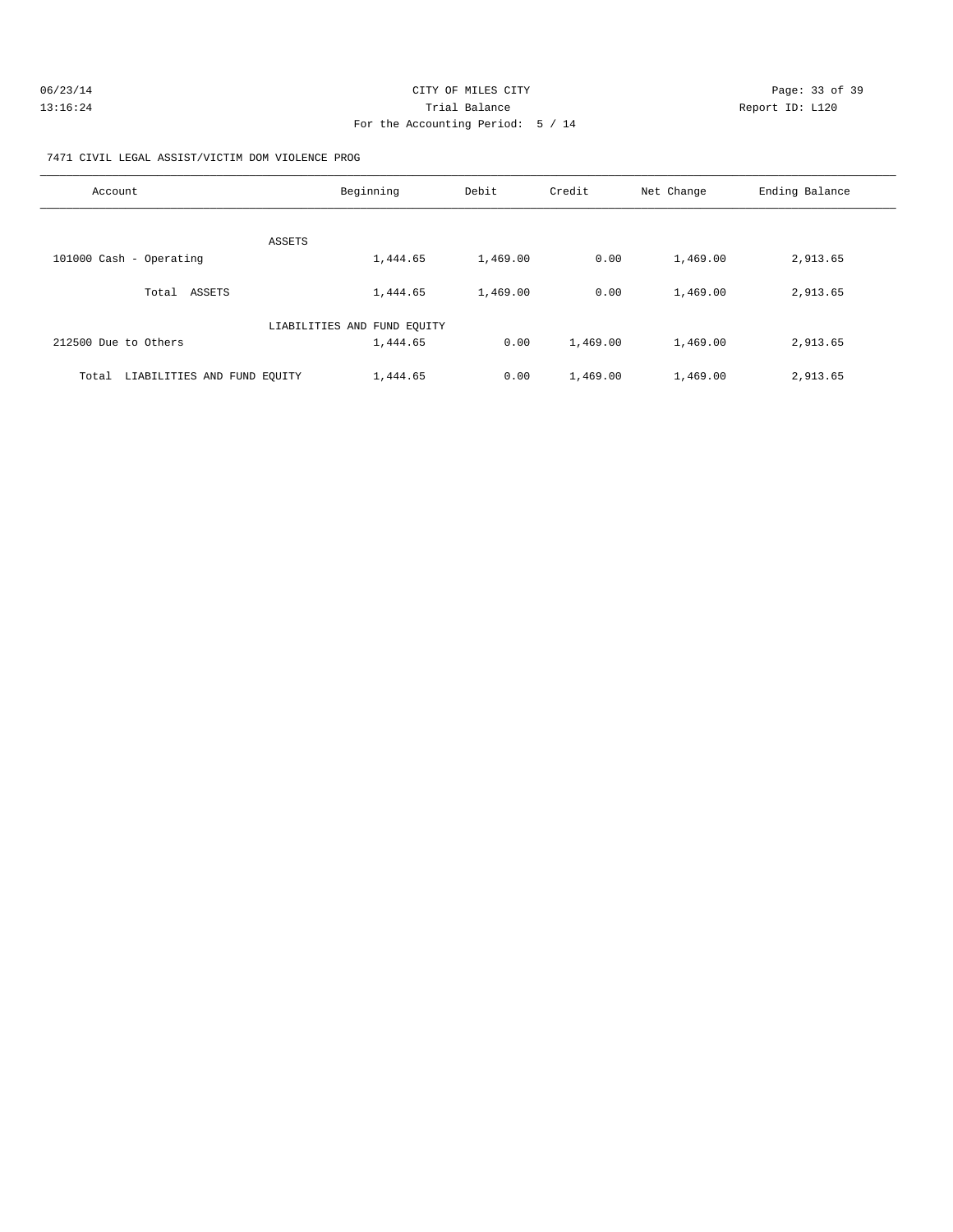### 06/23/14 Page: 34 of 39 13:16:24 Trial Balance Report ID: L120 For the Accounting Period: 5 / 14

7910 PAYROLL FUND

| Account                                   | Beginning                   | Debit      | Credit       | Net Change | Ending Balance |  |
|-------------------------------------------|-----------------------------|------------|--------------|------------|----------------|--|
|                                           |                             |            |              |            |                |  |
| ASSETS                                    |                             |            |              |            |                |  |
| 101000 Cash - Operating                   | 96,075.99                   | 426,666.36 | 416,842.79   | 9,823.57   | 105,899.56     |  |
| Total ASSETS                              | 96,075.99                   | 426,666.36 | 416,842.79   | 9,823.57   | 105,899.56     |  |
|                                           | LIABILITIES AND FUND EQUITY |            |              |            |                |  |
| 201000 Warrants Payable                   | 81,507.00                   | 106,037.24 | 102,053.76 ( | 3,983.48)  | 77,523.52      |  |
| 212200 Due to Federal, Soc Sec & Medicare | 0.00                        | 59,942.29  | 59,942.29    | 0.00       | 0.00           |  |
| 212202 Due to State Unemployment          | 1,493.76                    | 0.00       | 1,404.06     | 1,404.06   | 2,897.82       |  |
| 212203 Due to Worker's Compensation       | 13,075.23                   | 0.00       | 12,402.99    | 12,402.99  | 25, 478.22     |  |
| 212204 Due to State Income Tax            | 0.00                        | 13,401.00  | 13,401.00    | 0.00       | 0.00           |  |
| 212205 due to MPORS-GABA                  | 0.00                        | 14,426.28  | 14,426.28    | 0.00       | 0.00           |  |
| 212207 Due to AFLAC, AFLAC PRETAX         | 0.00                        | 340.31     | 340.31       | 0.00       | 0.00           |  |
| 212208 Due to Health Ins, Dental, Vision  | 0.00                        | 54, 416.15 | 54, 416.15   | 0.00       | 0.00           |  |
| 212209 Due to PERS Retirement             | 0.00                        | 28,850.88  | 28,850.88    | 0.00       | 0.00           |  |
| 212210 Due to FURS-GABA Retirement        | 0.00                        | 12,320.60  | 12,320.60    | 0.00       | 0.00           |  |
| Total LIABILITIES AND FUND EQUITY         | 96,075.99                   | 289,734.75 | 299,558.32   | 9,823.57   | 105,899.56     |  |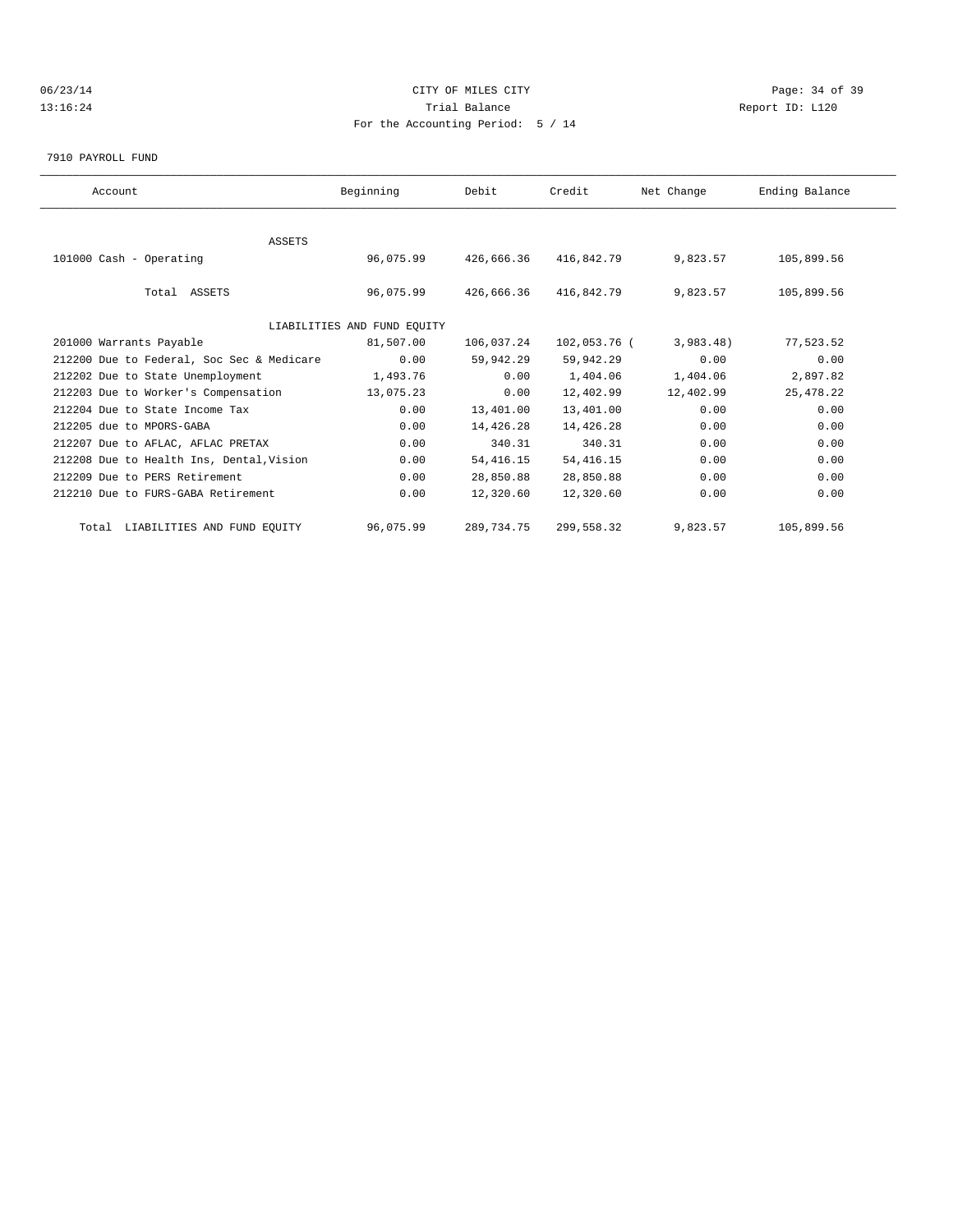| 06/23/14 | CITY OF MILES CITY                | Page: 35 of 39  |
|----------|-----------------------------------|-----------------|
| 13:16:24 | Trial Balance                     | Report ID: L120 |
|          | For the Accounting Period: 5 / 14 |                 |
|          |                                   |                 |

#### 7930 CLAIMS FUND

| Account                              | Beginning                   | Debit      | Credit       | Net Change   | Ending Balance |
|--------------------------------------|-----------------------------|------------|--------------|--------------|----------------|
| ASSETS                               |                             |            |              |              |                |
| 101000 Cash - Operating              | 176,734.01                  | 317,282.04 | 354,498.05 ( | 37, 216.01)  | 139,518.00     |
| ASSETS<br>Total                      | 176,734.01                  | 317,282.04 | 354,498.05 ( | 37,216,01)   | 139,518.00     |
|                                      | LIABILITIES AND FUND EQUITY |            |              |              |                |
| 201000 Warrants Payable              | 176,734.01                  | 354,498.05 | 317,282.04 ( | 37, 216, 01) | 139,518.00     |
| LIABILITIES AND FUND EQUITY<br>Total | 176,734.01                  | 354,498.05 | 317,282.04 ( | 37,216,01)   | 139,518.00     |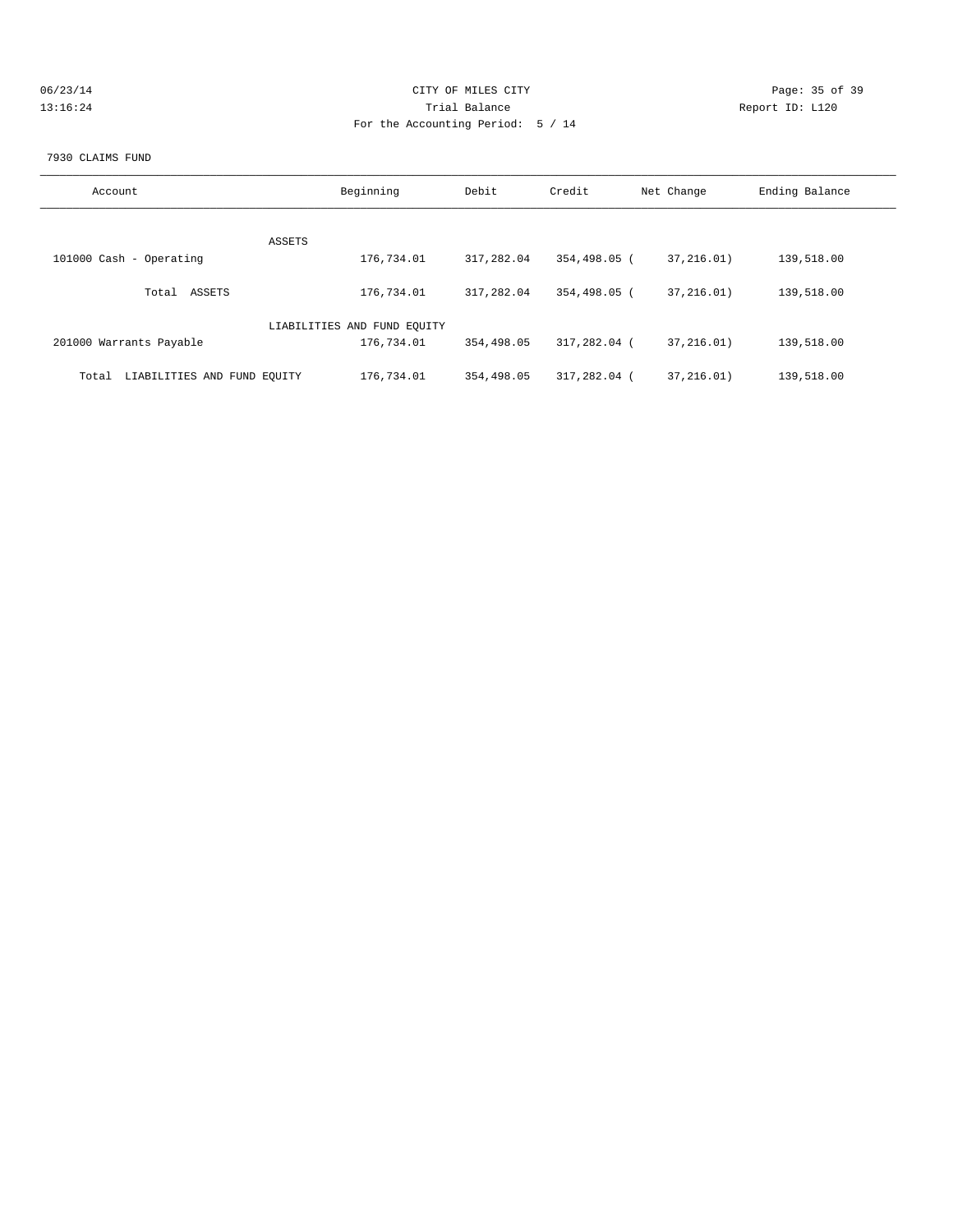### 7980 CUSTER CO WATER & SEWER DISTRICT

| Account                                 | Beginning                   | Debit      | Credit     | Net Change | Ending Balance |
|-----------------------------------------|-----------------------------|------------|------------|------------|----------------|
|                                         |                             |            |            |            |                |
| ASSETS                                  |                             |            |            |            |                |
| 101000 Cash - Operating                 | 0.00                        | 10,937.99  | 10,937.99  | 0.00       | 0.00           |
| 122000 Accounts Receivable              | 12,793.59                   | 11,286.50  | 10,937.99  | 348.51     | 13,142.10      |
| Total ASSETS                            | 12,793.59                   | 22, 224.49 | 21,875.98  | 348.51     | 13,142.10      |
|                                         |                             |            |            |            |                |
|                                         | LIABILITIES AND FUND EQUITY |            |            |            |                |
| 202000 Accounts Payable                 | 0.00                        | 10,937.99  | 10,937.99  | 0.00       | 0.00           |
| 211020 Due to Custer Water & Sewer Dist | 12,793.59                   | 10,937.99  | 11,286.50  | 348.51     | 13,142.10      |
| LIABILITIES AND FUND EQUITY<br>Total    | 12,793.59                   | 21,875.98  | 22, 224.49 | 348.51     | 13,142.10      |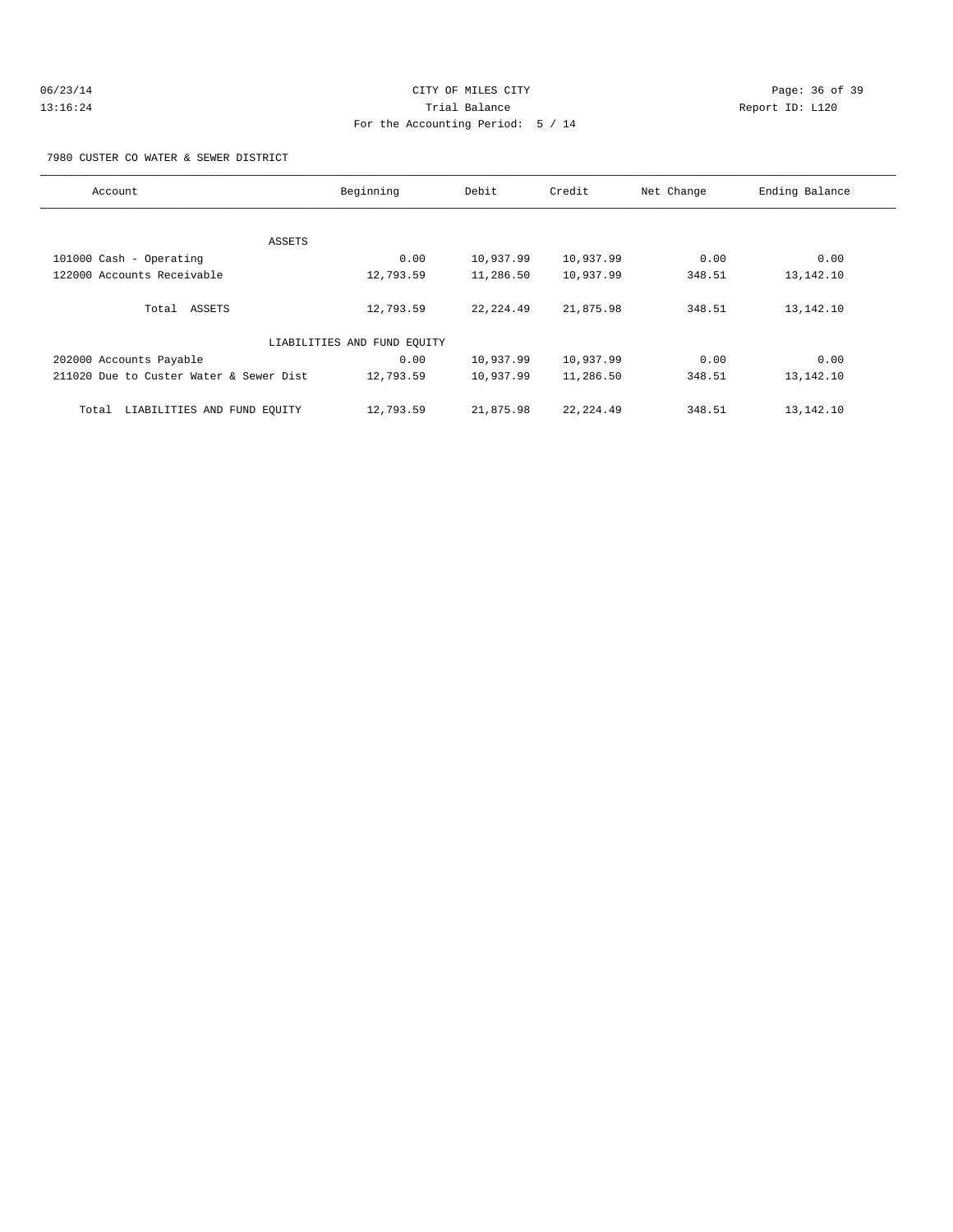| CITY OF MILES CITY                | Page: 37 of 39  |
|-----------------------------------|-----------------|
| Trial Balance                     | Report ID: L120 |
| For the Accounting Period: 5 / 14 |                 |
|                                   |                 |

### 7981 Interest Clearing

| Account                              | Beginning                   | Debit    | Credit   | Net Change | Ending Balance |
|--------------------------------------|-----------------------------|----------|----------|------------|----------------|
| ASSETS                               |                             |          |          |            |                |
| 101000 Cash - Operating              | 1,876.14                    | 1,227.29 | 1,227.29 | 0.00       | 1,876.14       |
| ASSETS<br>Total                      | 1,876.14                    | 1,227.29 | 1,227.29 | 0.00       | 1,876.14       |
|                                      | LIABILITIES AND FUND EQUITY |          |          |            |                |
| 212500 Due to Others                 | 1,876.14                    | 1,227.29 | 1,227.29 | 0.00       | 1,876.14       |
| LIABILITIES AND FUND EOUITY<br>Total | 1,876.14                    | 1,227.29 | 1,227.29 | 0.00       | 1,876.14       |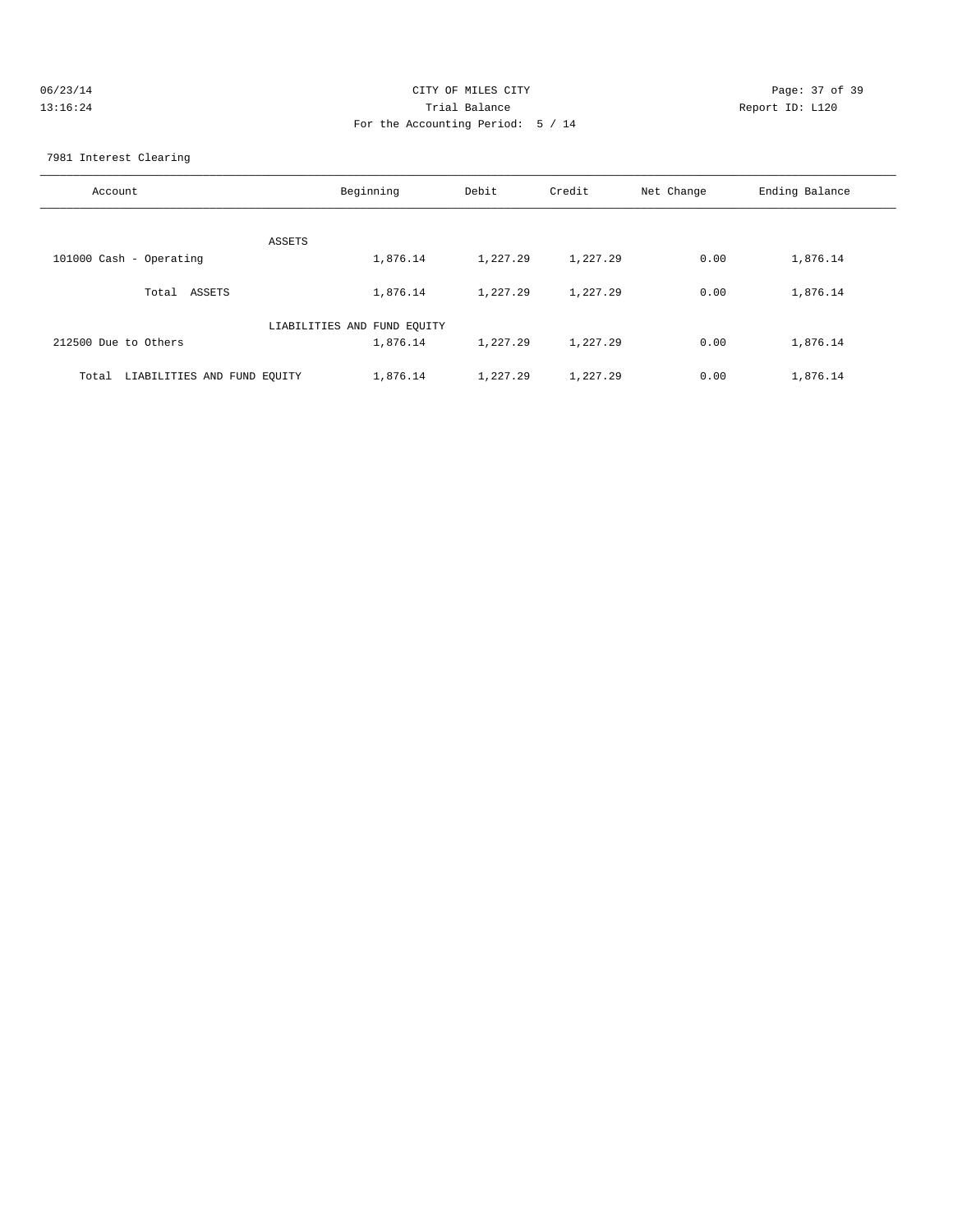| 06/23/14 |  |
|----------|--|
| 13:16:24 |  |

# CITY OF MILES CITY CONTROL CONTROL CONTROL CONTROL CITY 13:16:24 Trial Balance Report ID: L120 For the Accounting Period: 5 / 14

9000 GENERAL FIXED ASSETS GROUP OF ACCOUNTS FUND

| Account                                                    | Beginning                   | Debit | Credit | Net Change | Ending Balance  |
|------------------------------------------------------------|-----------------------------|-------|--------|------------|-----------------|
|                                                            |                             |       |        |            |                 |
| ASSETS                                                     |                             |       |        |            |                 |
| 181000 Land                                                | 526,599.00                  | 0.00  | 0.00   | 0.00       | 526,599.00      |
| 182000 Buildings                                           | 1,986,836.00                | 0.00  | 0.00   | 0.00       | 1,986,836.00    |
| 182100 Allowance for Depr - Buildings (Cre(                | 684,991.00)                 | 0.00  | 0.00   | 0.00       | 684,991.00)     |
| 186000 Machinery and Equipment                             | 3,038,732.00                | 0.00  | 0.00   | 0.00       | 3,038,732.00    |
| 186100 Allowance for Depr - Machinery & Eq(                | 1,463,750.00)               | 0.00  | 0.00   | 0.00       | 1,463,750.00    |
| 187000 Infrastructure                                      | 33,670,108.00               | 0.00  | 0.00   | 0.00       | 33,670,108.00   |
| 187100 Allowance For Depreciation - Infras( 16,321,771.00) |                             | 0.00  | 0.00   | 0.00       | 16,321,771.00   |
| Total ASSETS                                               | 20,751,763.00               | 0.00  | 0.00   | 0.00       | 20, 751, 763.00 |
|                                                            | LIABILITIES AND FUND EOUITY |       |        |            |                 |
| 280000 INVESTMENT IN GENERAL FIXED ASSETS                  | 20,751,763.00               | 0.00  | 0.00   | 0.00       | 20, 751, 763.00 |
| LIABILITIES AND FUND EQUITY<br>Total                       | 20,751,763.00               | 0.00  | 0.00   | 0.00       | 20, 751, 763.00 |